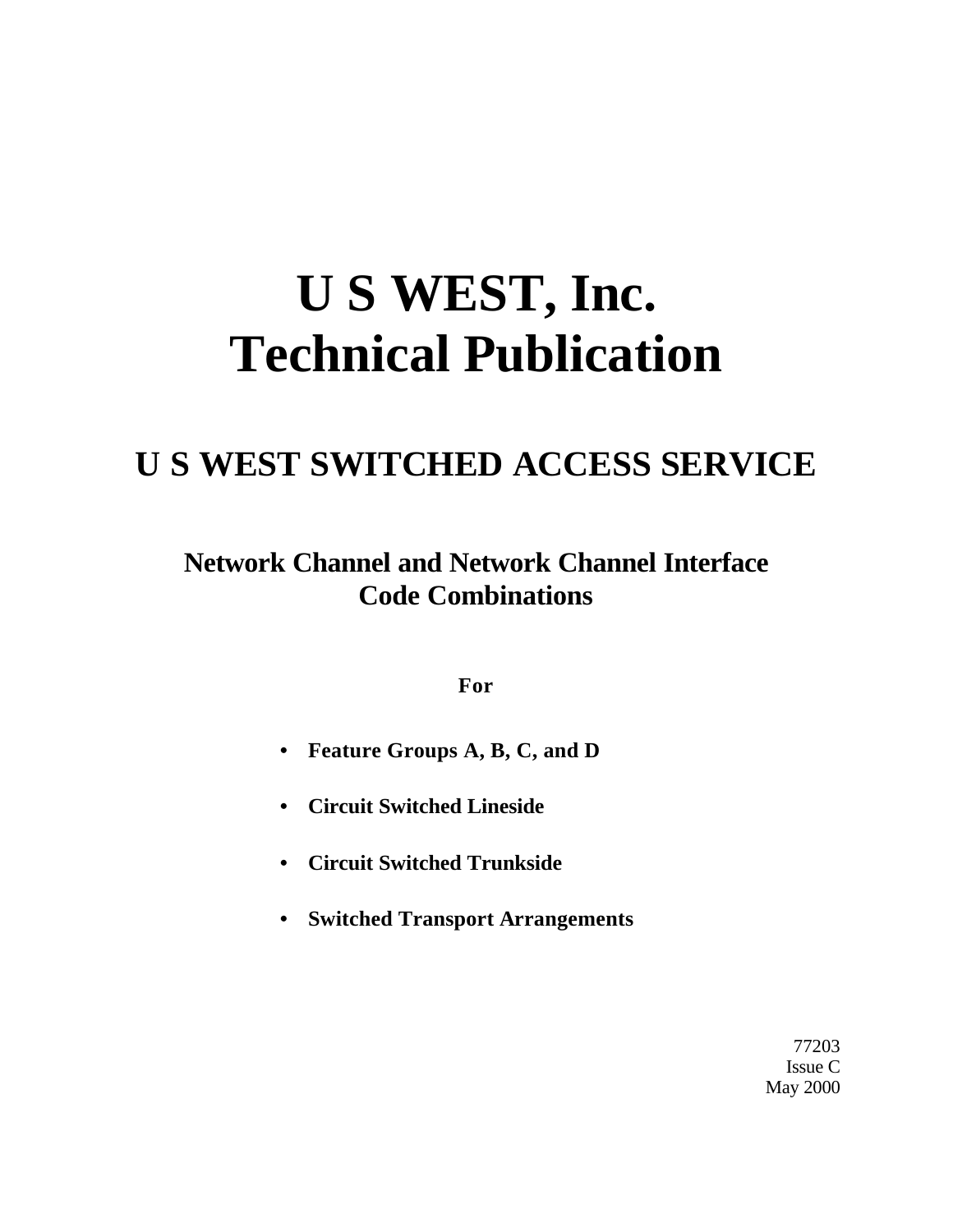# **U S WEST, Inc. Technical Publication**

# **U S WEST SWITCHED ACCESS SERVICE**

## **Network Channel and Network Channel Interface Code Combinations**

**For**

- **• Feature Groups A, B, C, and D**
- **• Circuit Switched Lineside**
- **• Circuit Switched Trunkside**
- **• Switched Transport Arrangements**

**Copyright 1994, 1999, 2000 77203 Printed in U.S.A. Issue C All Rights Reserved May 2000**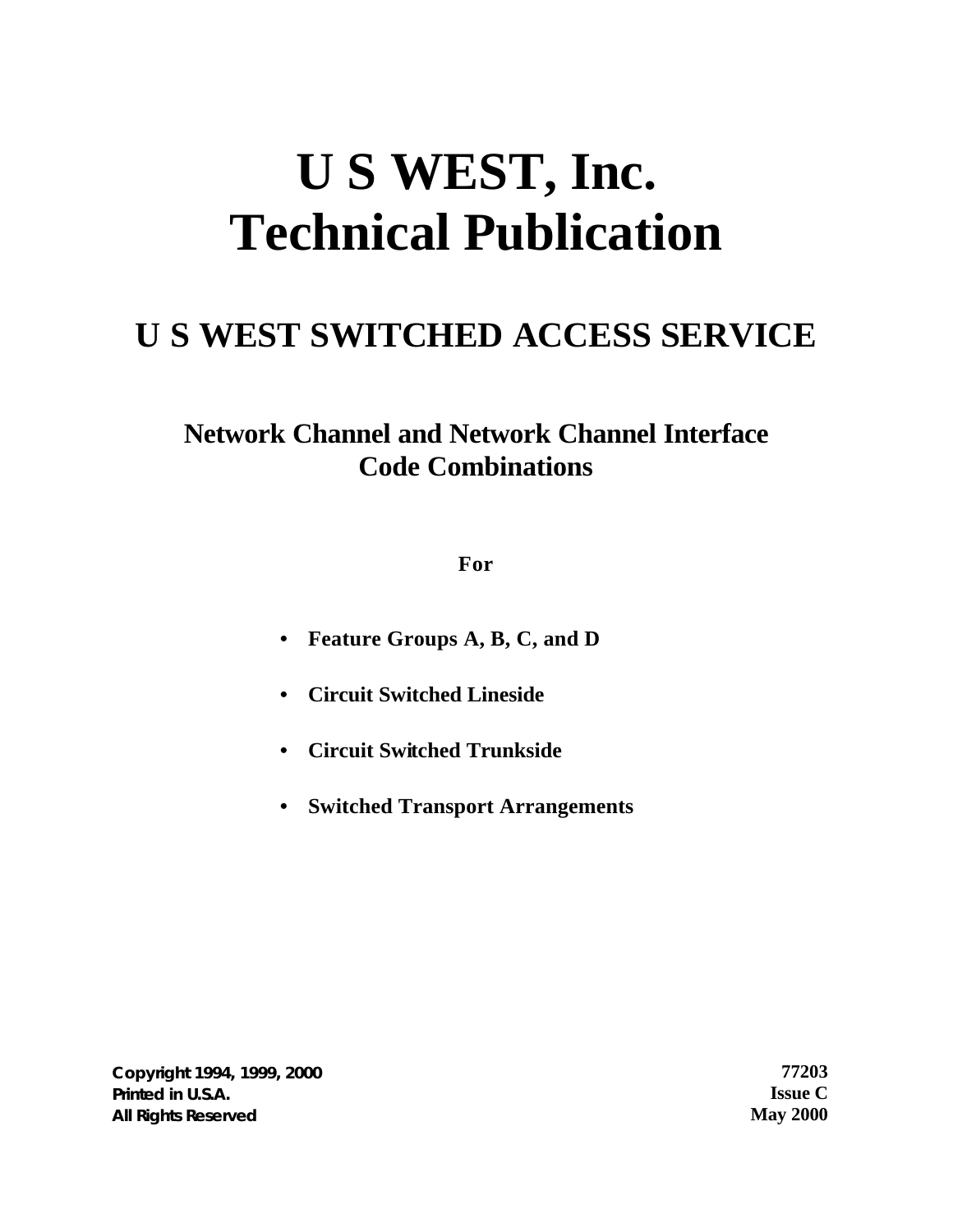#### **NOTICE**

This document provides a presentation of Network Channel (NC) codes and Network Channel Interface (NCI) codes to be used to order Feature Group and Open Network Architecture (ONA) Switched Access Services. Technical Publication 77203 is to be used with the following documents:

- Telcordia Generic Requirements GR-334, Switched Access Service: Transmission Parameter Limits and Interface Combinations
- Telcordia Technical Advisory TA-NWT-000938, Integrated Services Digital Network (ISDN): Network Transmission Interface and Performance Specifications
- U S WEST Technical Publication 77375, 1.544 Mbit/s Channel Interfaces Technical Specifications for Network Channel Interface Codes Describing Electrical Interfaces at Customer Premises and at U S WEST Communications, Inc. Central Offices
- U S WEST Technical Publication 77324, U S WEST DS3 Service
- U S WEST Technical Publication 77386, Interconnection and Collocation for Transport and Switched Unbundled Network Elements and Finished Services

These publications provide the technical information for the Voicegrade (DS0), DS1 and DS3 NCI codes that U S WEST supports for Switched Access Feature Groups, ONA Basic Service Arrangements (BSA), and associated Switched Transport arrangements for Switched Access Services. Switched Transport arrangements include Entrance Facilities (EF), Direct-Trunked Transport (DTT) and Tandem-Switched Transport (TST)

U S WEST Communications, Inc. reserves the right to revise this document for any reason, including but not limited to, conformity with standards promulgated by various governmental or regulatory agencies; utilization of advances in the state of the technical arts; or to reflect changes in the design of equipment, techniques, or procedures described or referred to herein.

Liability to anyone arising out of use or reliance upon any information set forth herein is expressly disclaimed, and no representation or warranties, expressed or implied, are made with respect to the accuracy or utility of any information set forth herein.

This document is not to be construed as a suggestion to any manufacturer to modify or change any of its products, nor does this publication represent any commitment by U S WEST, Inc. to purchase any specific products. Further, conformance to this publication does not constitute a guarantee of a given supplier's equipment and/or its associated documentation.

Future issues of Technical Publication 77203 will be announced to the industry at least 45 days before the issuance date. This notice, which will come through our standard customer notification channels, will allow the customer time to comment on the proposed revisions.

Ordering information for U S WEST Publications can be obtained from the Reference Section of this document.

If further information is required, please contact:

U S WEST Manager - Writing Services 700 W Mineral Ave., Room IA B13.34 Littleton, CO 80120 (303) 707-7454 Fax: (303) 707-9414 E-Mail: soverma@uswest.com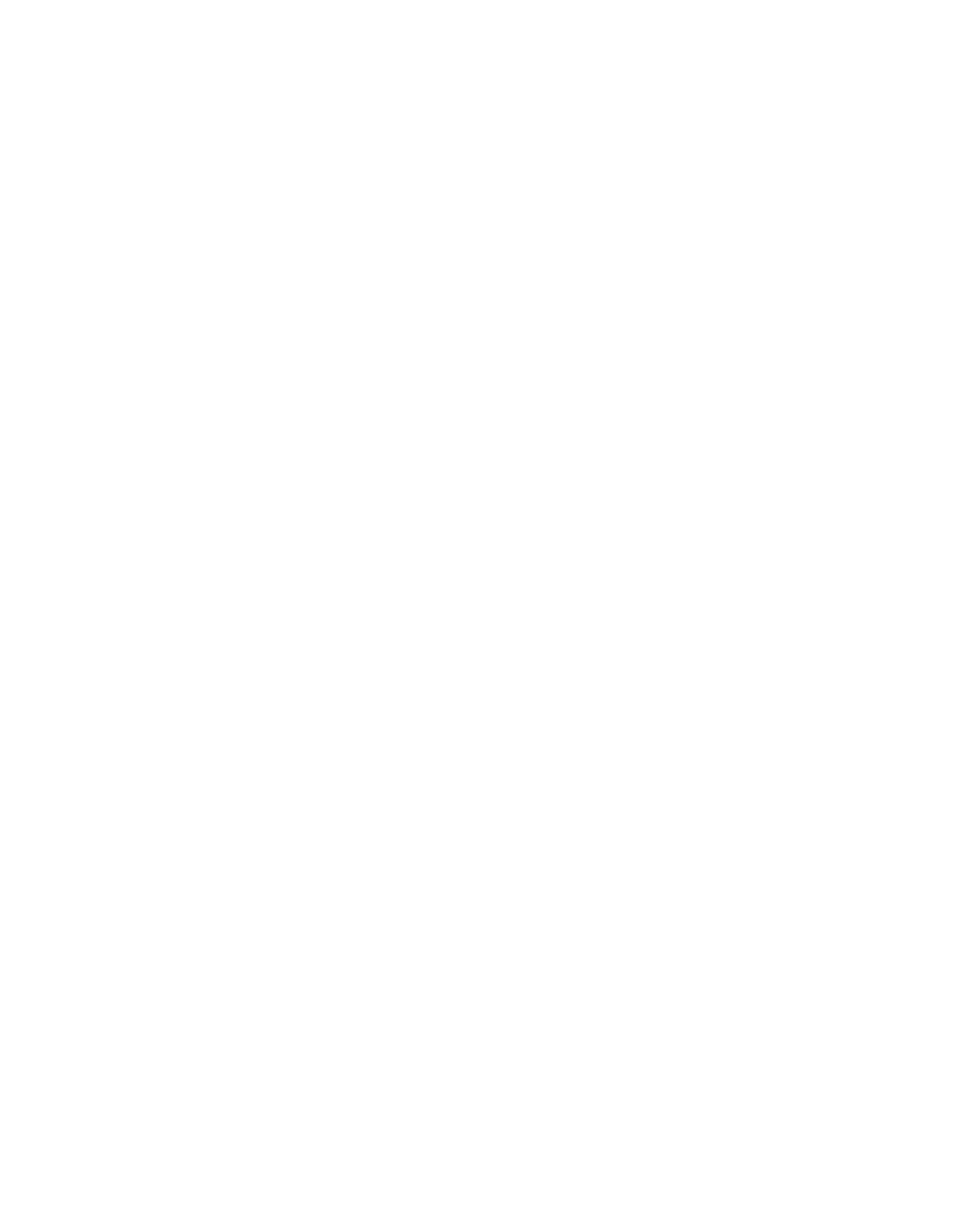#### COMMENTS on PUB 77203 PLEASE TEAR OUT AND SEND YOUR COMMENTS/SUGGESTIONS TO:

U S WEST Manager - Writing Services 700 W Mineral Ave., Room IA B13.34 Littleton, CO 80120 (303) 707-7454 Fax: (303) 707-9414 E-Mail: soverma@uswest.com

| Information from you helps us to improve our Publications. Please take a few moments to answer |          |                |
|------------------------------------------------------------------------------------------------|----------|----------------|
| the following questions and return to the above address.                                       |          |                |
| Was this Publication valuable to you in understanding                                          |          |                |
| the technical parameters of our service?                                                       | YES      | NO.            |
| Was the information accurate and up-to-date?                                                   | YES      | NO             |
| Was the information easily understood?                                                         | YES      | N <sub>O</sub> |
| Were the contents logically sequenced?                                                         | YES      | N <sub>O</sub> |
| Were the tables and figures understandable and helpful                                         | YES.     | NO             |
| Were the pages legible?                                                                        | YES.     | NO.            |
| What format do you have?<br><b>IBM</b> Disk<br>Paper                                           | Mac Disk |                |

If you answered NO to any of the questions and/or if you have any other comments or suggestions, please explain:

\_\_\_\_\_\_\_\_\_\_\_\_\_\_\_\_\_\_\_\_\_\_\_\_\_\_\_\_\_\_\_\_\_\_\_\_\_\_\_\_\_\_\_\_\_\_\_\_\_\_\_\_\_\_\_\_\_\_\_\_\_\_\_\_\_\_\_\_\_\_\_\_\_\_\_\_\_ \_\_\_\_\_\_\_\_\_\_\_\_\_\_\_\_\_\_\_\_\_\_\_\_\_\_\_\_\_\_\_\_\_\_\_\_\_\_\_\_\_\_\_\_\_\_\_\_\_\_\_\_\_\_\_\_\_\_\_\_\_\_\_\_\_\_\_\_\_\_\_\_\_\_\_\_\_ \_\_\_\_\_\_\_\_\_\_\_\_\_\_\_\_\_\_\_\_\_\_\_\_\_\_\_\_\_\_\_\_\_\_\_\_\_\_\_\_\_\_\_\_\_\_\_\_\_\_\_\_\_\_\_\_\_\_\_\_\_\_\_\_\_\_\_\_\_\_\_\_\_\_\_\_\_

\_\_\_\_\_\_\_\_\_\_\_\_\_\_\_\_\_\_\_\_\_\_\_\_\_\_\_\_\_\_\_\_\_\_\_\_\_\_\_\_\_\_\_\_\_\_\_\_\_\_\_\_\_\_\_\_\_\_\_\_\_\_\_\_\_\_\_\_\_\_\_\_\_\_\_\_\_ (Attach additional sheet, if necessary)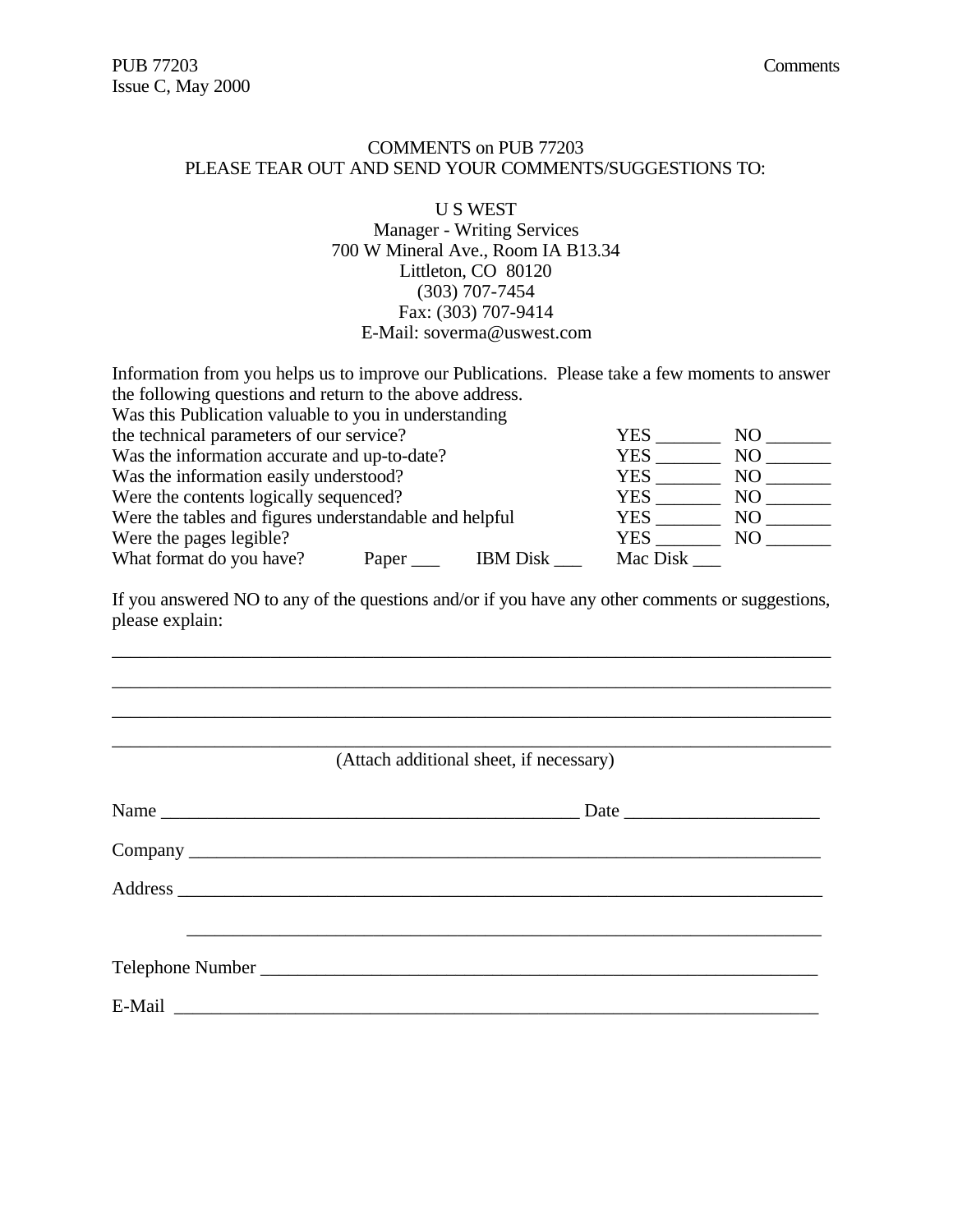#### **CONTENTS**

|    |     | <b>Chapter and Section</b>                                       | Page |
|----|-----|------------------------------------------------------------------|------|
| 1. |     |                                                                  |      |
|    | 1.1 |                                                                  |      |
|    | 1.2 |                                                                  |      |
|    | 1.3 |                                                                  |      |
| 2. |     | Network Channel (NC) and Network Channel Interface (NCI) Codes - |      |
|    |     |                                                                  |      |
|    | 2.1 |                                                                  |      |
|    | 2.2 |                                                                  |      |
|    |     | 2.2.1                                                            |      |
|    |     | 2.2.2                                                            |      |
|    | 2.3 |                                                                  |      |
|    |     | 2.3.1                                                            |      |
|    |     | 2.3.2                                                            |      |
|    | 2.4 |                                                                  |      |
|    |     | 2.4.1                                                            |      |
|    |     | 2.4.2                                                            |      |
|    |     | 2.4.3                                                            |      |
|    |     | 2.4.4                                                            |      |
| 3. |     |                                                                  |      |
|    | 3.1 |                                                                  |      |
|    |     |                                                                  |      |
|    | 3.2 | Feature Group B (FG B) and Circuit Switched Trunkside            |      |
|    |     |                                                                  |      |
|    |     |                                                                  |      |
|    | 3.3 | Feature Group C (FG C) and Circuit Switched Trunkside            |      |
|    |     |                                                                  |      |
|    |     |                                                                  |      |
|    | 3.4 | Feature Group D (FG D) and Circuit Switched Trunkside            |      |
|    |     |                                                                  |      |
|    |     | 3.4.1                                                            |      |
|    | 3.5 |                                                                  |      |
|    |     | 3.5.1                                                            |      |
|    |     | 3.5.2                                                            |      |
|    |     | 3.5.3                                                            |      |
| 4. |     |                                                                  |      |
|    | 4.1 |                                                                  |      |
|    | 4.2 |                                                                  |      |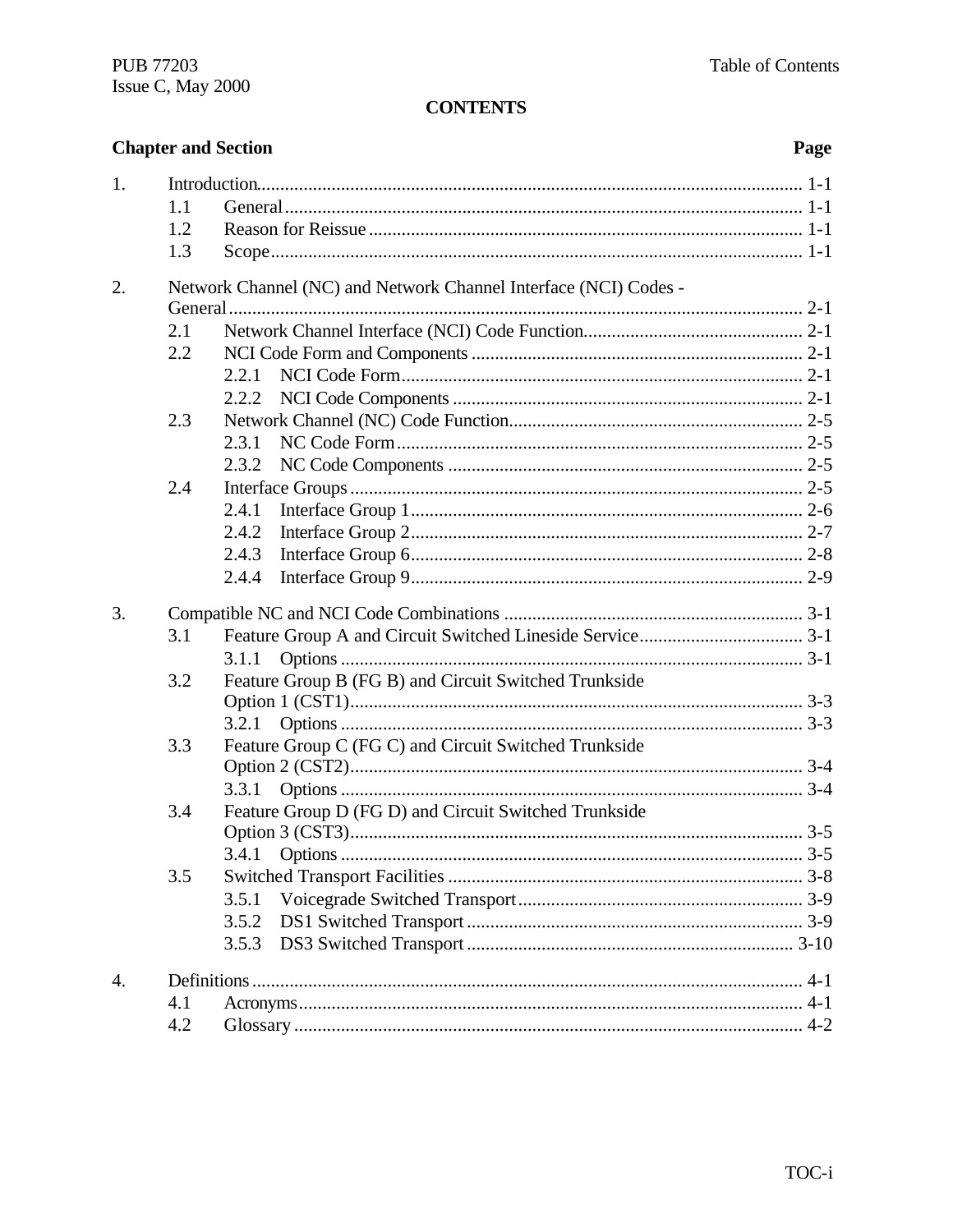### **CONTENTS** (Continued)

#### **Chapter and Section Page**

#### **Tables**

| $2 - 1$ |                                                                                     |  |
|---------|-------------------------------------------------------------------------------------|--|
| $2 - 2$ |                                                                                     |  |
| $2 - 3$ | Interface Group 1 Standard Supervisory and Interface Combinations  2-6              |  |
| $2 - 4$ | Interface Group 2 Standard Supervisory and Interface Combinations  2-7              |  |
| $2 - 5$ | Interface Group 6 Standard Supervisory and Interface Combinations  2-8              |  |
| $2 - 6$ | Interface Group 9 Standard Supervisory and Interface Combinations  2-9              |  |
| $3-1$   |                                                                                     |  |
| $3 - 2$ |                                                                                     |  |
| $3 - 3$ |                                                                                     |  |
| $3 - 4$ |                                                                                     |  |
| $3 - 5$ | <b>DS1</b> Network Channel Codes for Entrance Facilities                            |  |
|         |                                                                                     |  |
| $3-6$   |                                                                                     |  |
| $3 - 7$ | DS3 Network Channel Codes for Entrance Facilities and Direct-Trunked Transport 3-11 |  |
| $3 - 8$ |                                                                                     |  |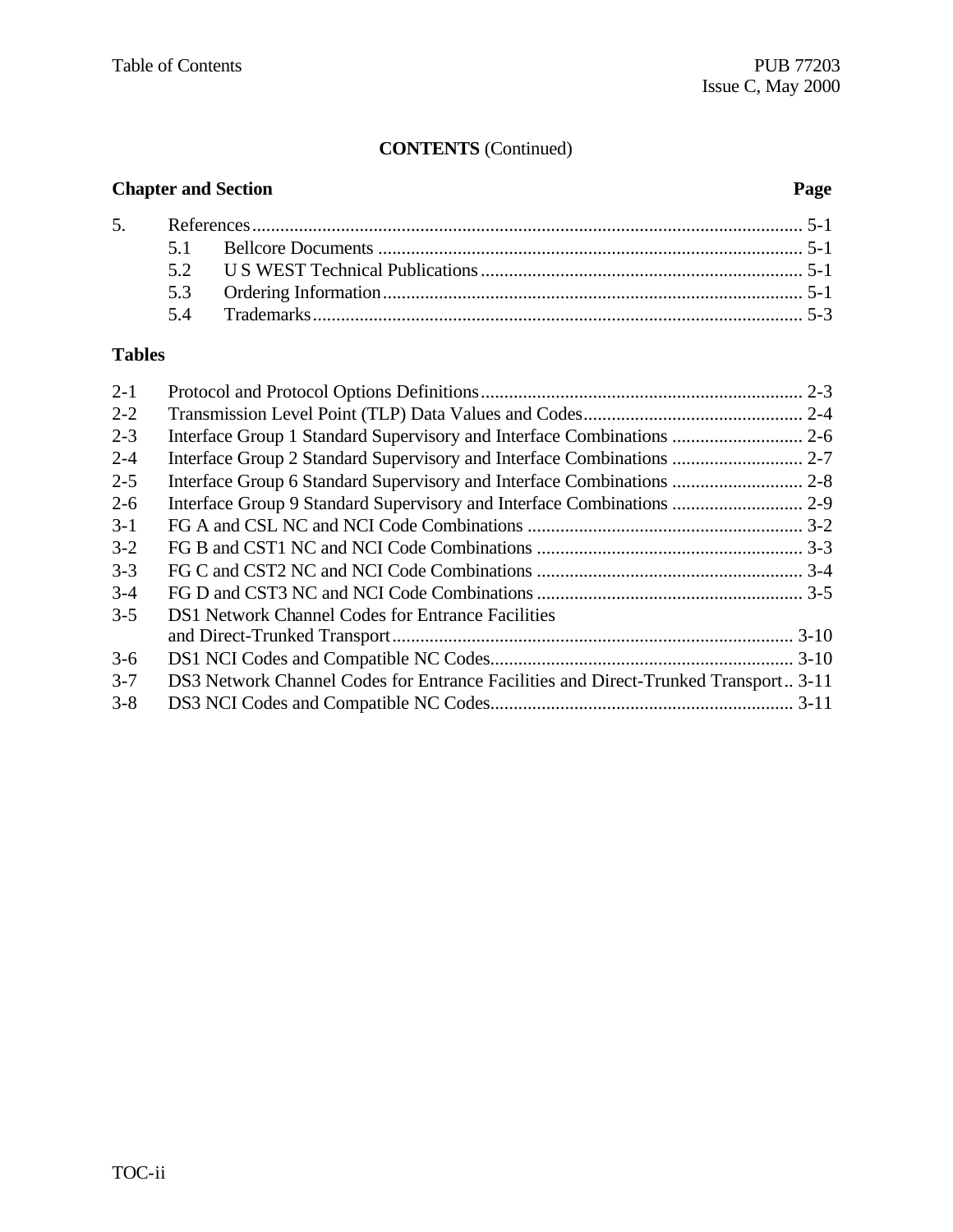#### **CONTENTS**

#### **Chapter and Section**

 $\overline{1}$ .

#### Page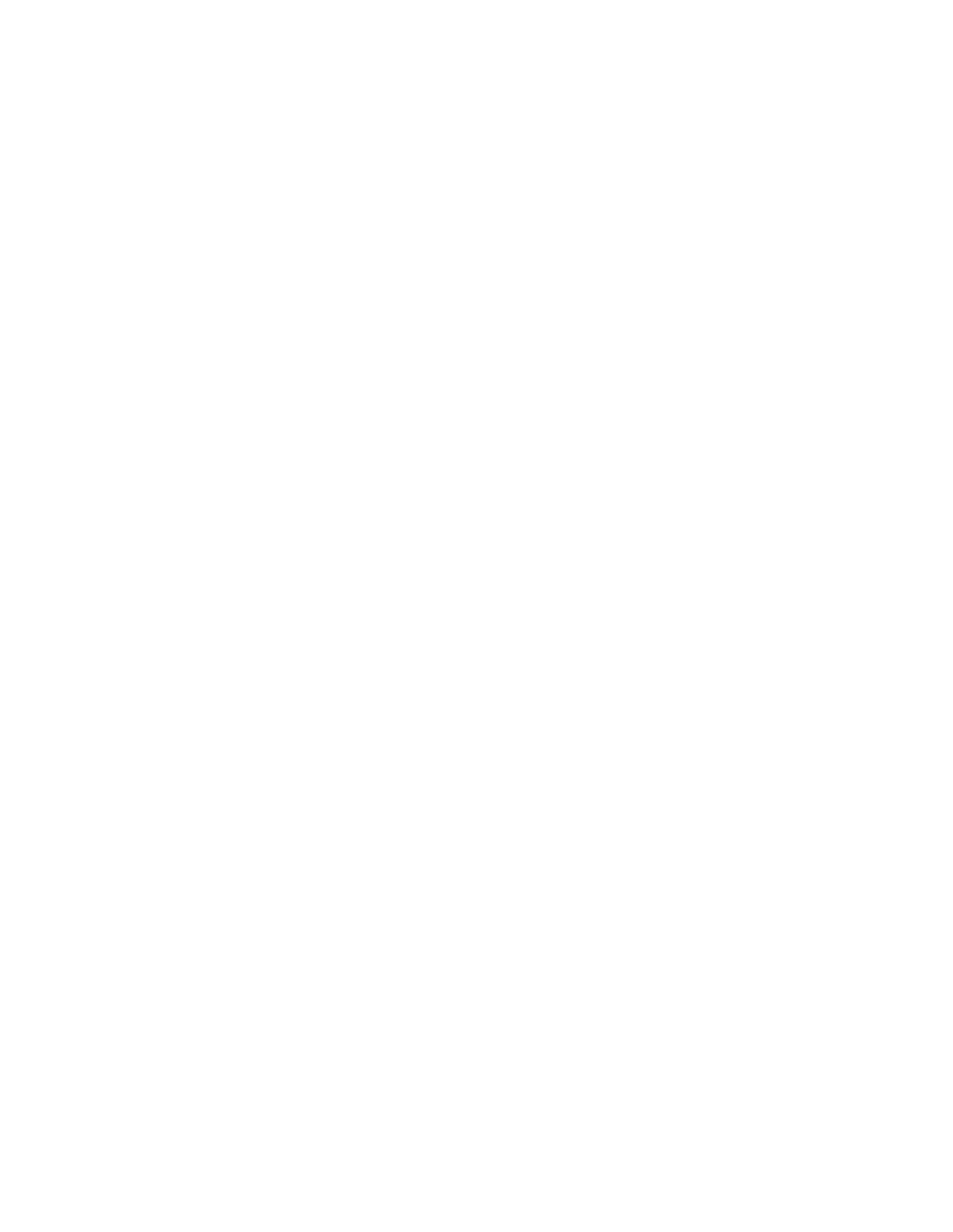#### **1. Introduction**

#### **1.1 General**

This document provides a presentation of Network Channel (NC) codes and Network Channel Interface (NCI) codes to be used to order Feature Group and Open Network Architecture (ONA) Switched Access Services. *Technical Publication* 77203 is to be used with the following documents:

- Telcordia Generic Requirements GR-334, *Switched Access Service: Transmission Parameter Limits and Interface Combinations*
- Telcordia Technical Advisory TA-NWT-000938, *Integrated Services Digital Network (ISDN): Network Transmission Interface and Performance Specifications*
- U S WEST Technical Publication 77375, *1.544 Mbit/s Channel Interfaces Technical Specifications for Network Channel Interface Codes Describing Electrical Interfaces at Customer Premises and at U S WEST Communications, Inc. Central Offices*
- U S WEST Technical Publication 77324, *U S WEST DS3 Service*
- U S WEST Technical Publication 77386, *Interconnection and Collocation for Transport and Switched Unbundled Network Elements and Finished Services*

These publications provide the technical information for the Voicegrade (DS0), DS1 and DS3 NCI codes that U S WEST supports for Switched Access Feature Groups, ONA Basic Service Arrangements (BSAs), and the associated Switched Transport arrangements for Switched Access Services. Switched Transport arrangements include Entrance Facilities (EF), Direct-Trunked Transport (DTT) and Tandem-Switched Transport (TST)

#### **1.2 Reason for Reissue**

This Technical Publication is being re-issued to introduce new NCI codes that are available to collocated Certified Local Exchange Carriers (CLECs).

#### **1.3 Scope**

Technical Publication 77203 provides NC and NCI code definitions associated with these configurations:

- FG A, B, C, and D
- Circuit Switched Lineside
- Circuit Switched Trunkside
- Switched Transport Arrangements (EF, DTT and TST)

NC and NCI code compatibility tables for the combinations of Voicegrade (DS0), DS1 and DS3 interfaces which may be ordered to support the services and options offered with Switched Access Services are also provided.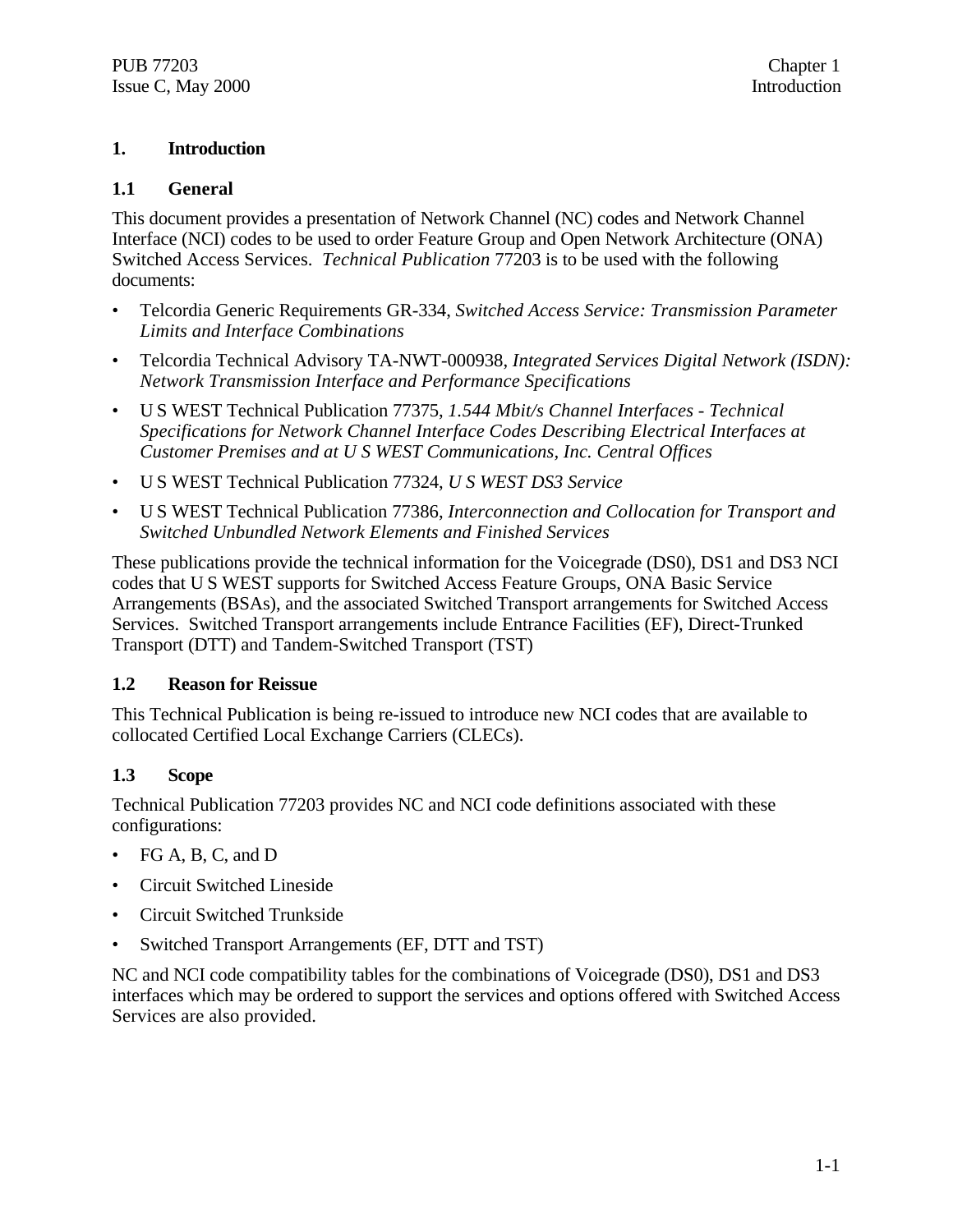#### **CONTENTS**

#### **Chapter and Section Page**

| 2.            |               |       |                                                                       |  |
|---------------|---------------|-------|-----------------------------------------------------------------------|--|
|               | 2.1           |       |                                                                       |  |
|               | $2.2^{\circ}$ |       |                                                                       |  |
|               |               | 2.2.1 |                                                                       |  |
|               |               |       |                                                                       |  |
|               | 2.3           |       |                                                                       |  |
|               |               | 2.3.1 |                                                                       |  |
|               |               |       |                                                                       |  |
|               | 2.4           |       |                                                                       |  |
|               |               | 2.4.1 |                                                                       |  |
|               |               |       |                                                                       |  |
|               |               |       |                                                                       |  |
|               |               | 2.4.4 |                                                                       |  |
| <b>Tables</b> |               |       |                                                                       |  |
| $2 - 1$       |               |       |                                                                       |  |
| $2 - 2$       |               |       |                                                                       |  |
| $2 - 3$       |               |       | Interface Group 1 Standard Supervisory and Interface Combinations 2-6 |  |
| $2 - 4$       |               |       | Interface Group 2 Standard Supervisory and Interface Combinations 2-7 |  |
| $2 - 5$       |               |       | Interface Group 6 Standard Supervisory and Interface Combinations 2-8 |  |
| $2 - 6$       |               |       | Interface Group 9 Standard Supervisory and Interface Combinations 2-9 |  |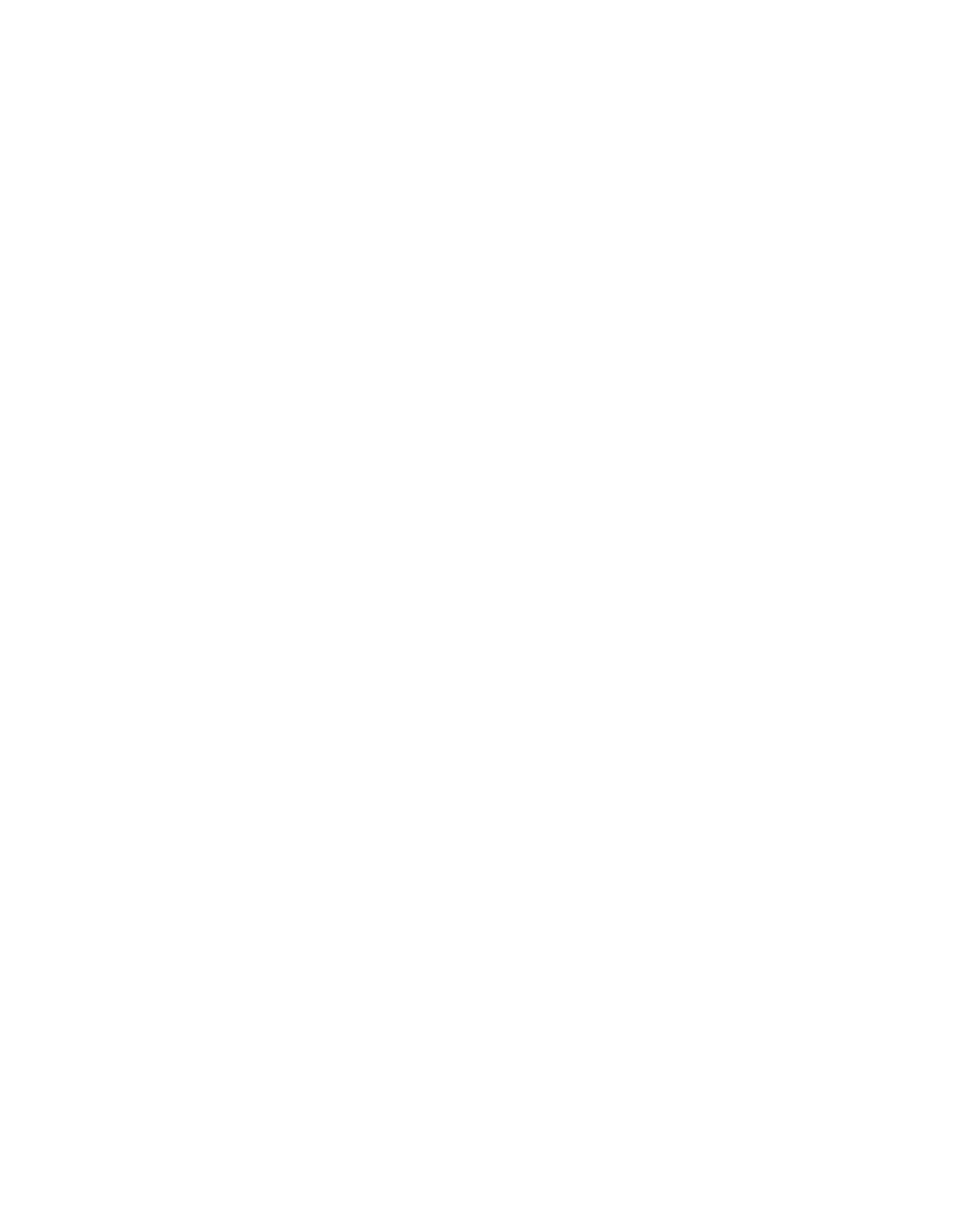#### **2. Network Channel (NC) and Network Channel Interface (NCI) Codes - General**

NC and NCI Codes identify service, options, and technical parameters. This Chapter explains these codes in a general manner and the next section provides specific NC and NCI code descriptions and combinations. Customers provide these codes to U S WEST at the time service is ordered, for example by using the Access Service Request (ASR) process.

#### **2.1 Network Channel Interface (NCI) Code Function**

Voicegrade (DS0) analog supervision and wiring options, and DS1 and DS3 electrical signal specifications at a customer interface are encoded into *NCI Codes*. Customers provide an NCI code to U S WEST when they place an order to indicate their specific technical requirements at a Network Interface (NI). This interface point is most typically the Point Of Interconnection (POI) located at the customer premises. NCI codes are not usually required from a customer when referencing the other end of the Voicegrade (DS0) switched access circuit, the end that terminates in the U S WEST Central Office (CO).

#### **2.2 NCI Code Form and Components**

The NCI Code is a maximum twelve character code that consists of five data elements and two delimiters. The code may have fewer than twelve characters. Blank spaces are not filled or shown in the code. Delimiters are required and to be consistent with most service order and mechanized systems, delimiters are counted as characters of information. To be compatible with U S WEST systems a period "." is used. Hyphens are not used as delimiters.

#### **2.2.1 NCI Code Form**

The form for an analog NCI code is *06EA2.E* and for a digital NCI code is *04DS6.15S.*

#### **2.2.2 NCI Code Components**

**Total Conductors** (character positions 1 and 2) is a two character numeric that represents the total number of physical conductors (i.e., wires) required at the interface. This field is always filled in. The appropriate character positions for the NCI codes used for Switched Access services and options are:

- 2 Conductors 02
- 4 Conductors 04
- 6 Conductors 06
- 8 Conductors 08

**Protocol** (character positions 3 and 4) is a two character alpha code that defines requirements for the interface regarding signaling/transmission. This field is always filled. Protocol codes and associated options are shown in Table 2-1.

**Impedance** (character 5) is a one character alpha or numeric code representing the nominal reference impedance that will terminate the channel for the purpose of evaluating transmission performance. This field is always filled. Impedance values in ohms and the codes used for switched access services are shown below.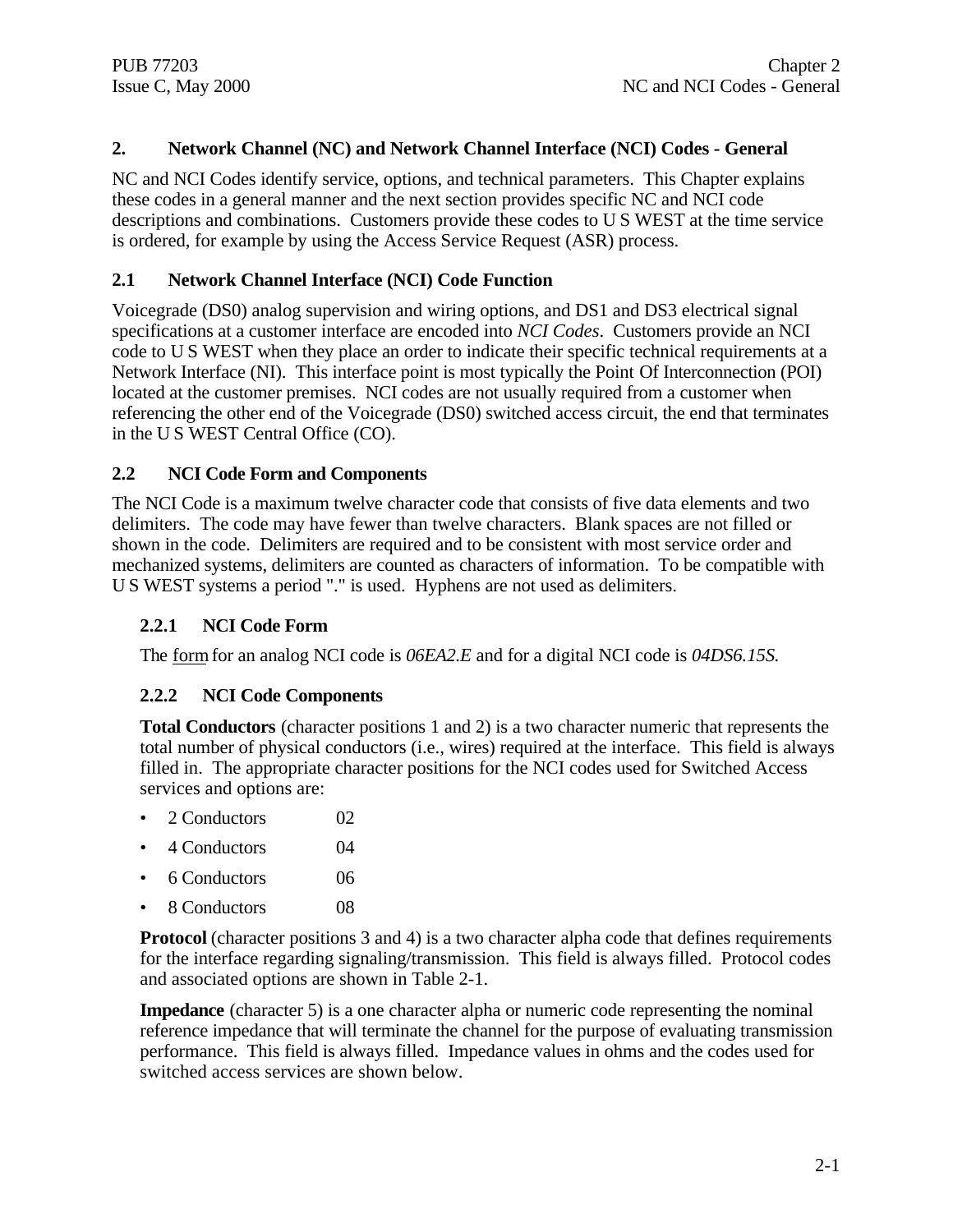| Data Value in OHMS | Code |
|--------------------|------|
| 600                |      |
| 900                | 3    |
| 75                 | 6    |
| 100                | a    |

**Protocol Options** (characters positions 7, 8 and 9) is a one to three character alpha, numeric, or alphanumeric code that describes additional features, such as directionality, bit rate, bandwidth, etc., on the protocol to be used. These codes are always left justified when less than three characters are specified. Protocol option codes and associated protocols are described in Table 2-1.

**Transmission Level Point** (TLP) (character positions 8 through 12) is assigned a one or two character alpha code corresponding to a value for the TLP(s) from the customer or the U S WEST end and immediately follows delimiter #2. TLP codes appear in Table 2-2. If TLP is entered on one character position only (TRSG or RCVG), a letter "O" is required as a filler in the associated TLP character position. If TLPs are not coded, default levels found in Bellcore Technical Reference GR-334, "Switched Access Service: Transmission Parameter Limits and Interface Combinations" will apply and the character positions (8 through 12) will be left blank. Delimiter #2 is not specified if the TLP character positions are not used.

TRSG TLP Level signifies the TLP transmit signal level at U S WEST when transmitting to the customer.

RCVG TLP Level signifies the TLP receive signal level at U S WEST when receiving from the customer.

**Delimiters** are required when using the NCI code format and will be counted as characters of information. U S WEST uses the period (.) for the actual character and this publication will refer to the delimiters as #1 and #2 to show the difference. Delimiter #1 indicates the start of the protocol option field if a protocol option code is assigned, and will appear in character position 6. Delimiter #2 indicates the start of the TLP field if a TLP level is specified.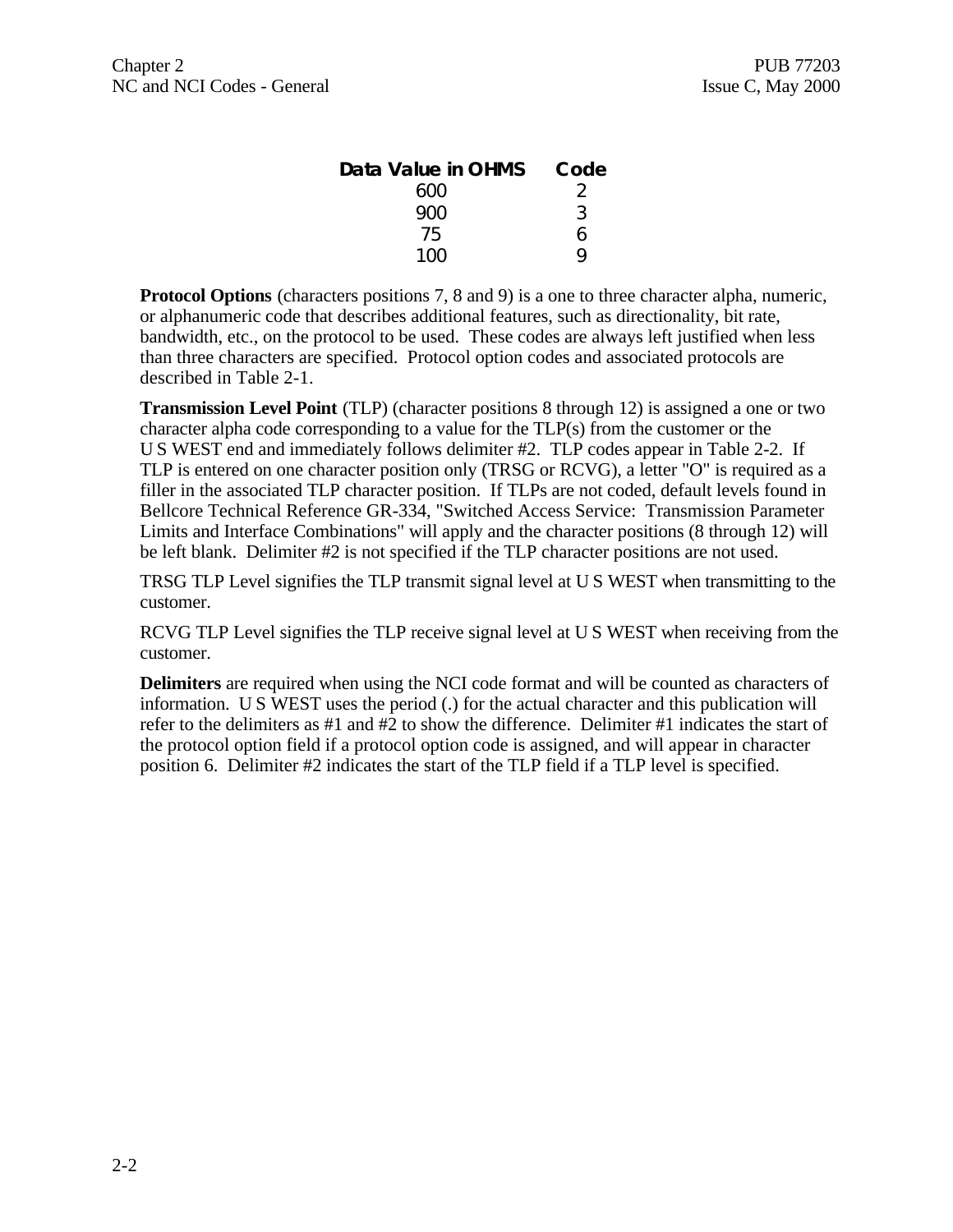| <b>Protocol</b><br>Code | <b>Protocol</b><br><b>Options</b> | <b>Description of Protocol and Options</b>                                                 |
|-------------------------|-----------------------------------|--------------------------------------------------------------------------------------------|
| <b>DS</b>               |                                   | DSX-1 digital interface 1.544 Mbit/s (DS1)                                                 |
|                         | 15                                | AMI line code and Superframe (SF) format                                                   |
|                         | 15B                               | B8ZS line code and SF format                                                               |
|                         | <b>15S</b>                        | B8ZS line code and non-ANSI ESF format                                                     |
|                         | 44                                | Digital Hierarchy Interface DSX-3 44.736 Mbit/s (DS3)                                      |
| EA                      | E.                                | Type I, E&M lead signaling, customer originates on E lead                                  |
|                         | M                                 | Type I, E&M lead signaling, customer originates on M lead                                  |
| EB                      | E.                                | Type II, E&M lead signaling, customer originates on E lead                                 |
|                         | М                                 | Type II, E&M lead signaling, customer originates on M lead                                 |
| <b>EC</b>               | М                                 | Type III, E&M lead signaling, customer originates on M lead                                |
| <b>GS</b>               |                                   | Ground start loop signaling, customer provides closed end function                         |
| LS.                     |                                   | Loop start loop signaling, customer provides closed end function                           |
| <b>NO</b>               |                                   | No signaling interface, transmission only                                                  |
| <b>RV</b>               | O                                 | Loop reverse-battery supervision, customer originating function                            |
|                         | т                                 | Loop reverse-battery supervision, customer terminating function                            |
| <b>SF</b>               |                                   | Single frequency (SF) signaling within the VF band at POI                                  |
| $QB^*$                  |                                   | Manual cross-connect termination with no subrating capability                              |
|                         | $11*$                             | DS1 to DS1. This code may or may not meet DS1 signal levels as<br>specified by GR-342-CORE |
|                         | $33*$                             | DS3 to DS3. This code may or may not meet DS3 signal levels as<br>specified by GR-342-CORE |

**Table 2-1:** Protocol and Protocol Options Definitions

**\*** InterConnect Tie Pair (ITP) available only to CLECs who are collocated in U S WEST wire centers – see PUB 77386 Chapters 7, 8 and 16.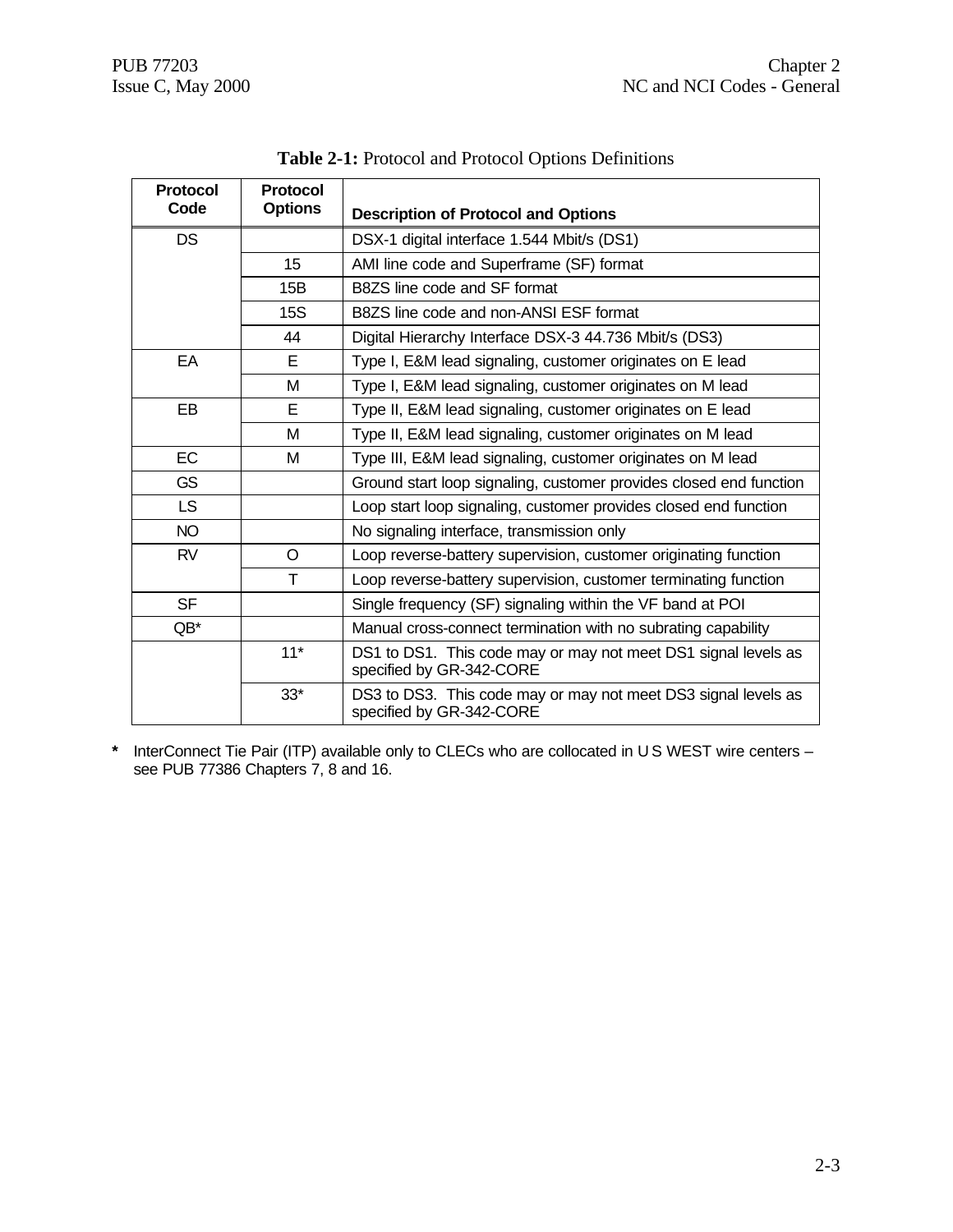| <b>Transmission Level Point Code</b><br>Data Value | Code<br><b>Character Position 9 and 10</b> |
|----------------------------------------------------|--------------------------------------------|
| $-16.0$                                            | A                                          |
| $-15.0$                                            | B                                          |
| $-14.0$                                            | $\mathsf{C}$                               |
| $-13.0$                                            | D                                          |
| $-12.0$                                            | E                                          |
| $-11.0$                                            | F                                          |
| $-10.0$                                            | G                                          |
| $-9.0$                                             | H                                          |
| <b>Fractional TLPs</b>                             | I                                          |
| $-8.0$                                             | J                                          |
| $-7.0$                                             | Κ                                          |
| $-6.0$                                             | L                                          |
| $-5.0$                                             | M                                          |
| $-4.0$                                             | ${\sf N}$                                  |
| None This Direction (one way service)              | $\circ$                                    |
| $-3.0$                                             | P                                          |
| $-2.0$                                             | Q                                          |
| $-1.0$                                             | $\mathsf{R}$                               |
| 0.0                                                | $\mathbf S$                                |
| $+1.0$                                             | T                                          |
| $+2.0$                                             | U                                          |
| $+3.0$                                             | V                                          |
| $+4.0$                                             | W                                          |
| $+5.0$                                             | X                                          |
| $+6.0$                                             | Υ                                          |
| $+7.0$                                             | Z                                          |
| <b>LEC Specified</b>                               |                                            |
| Recommended                                        | <b>BLANK</b>                               |

**Table 2-2:** Transmission Level Point (TLP) Data Values and Codes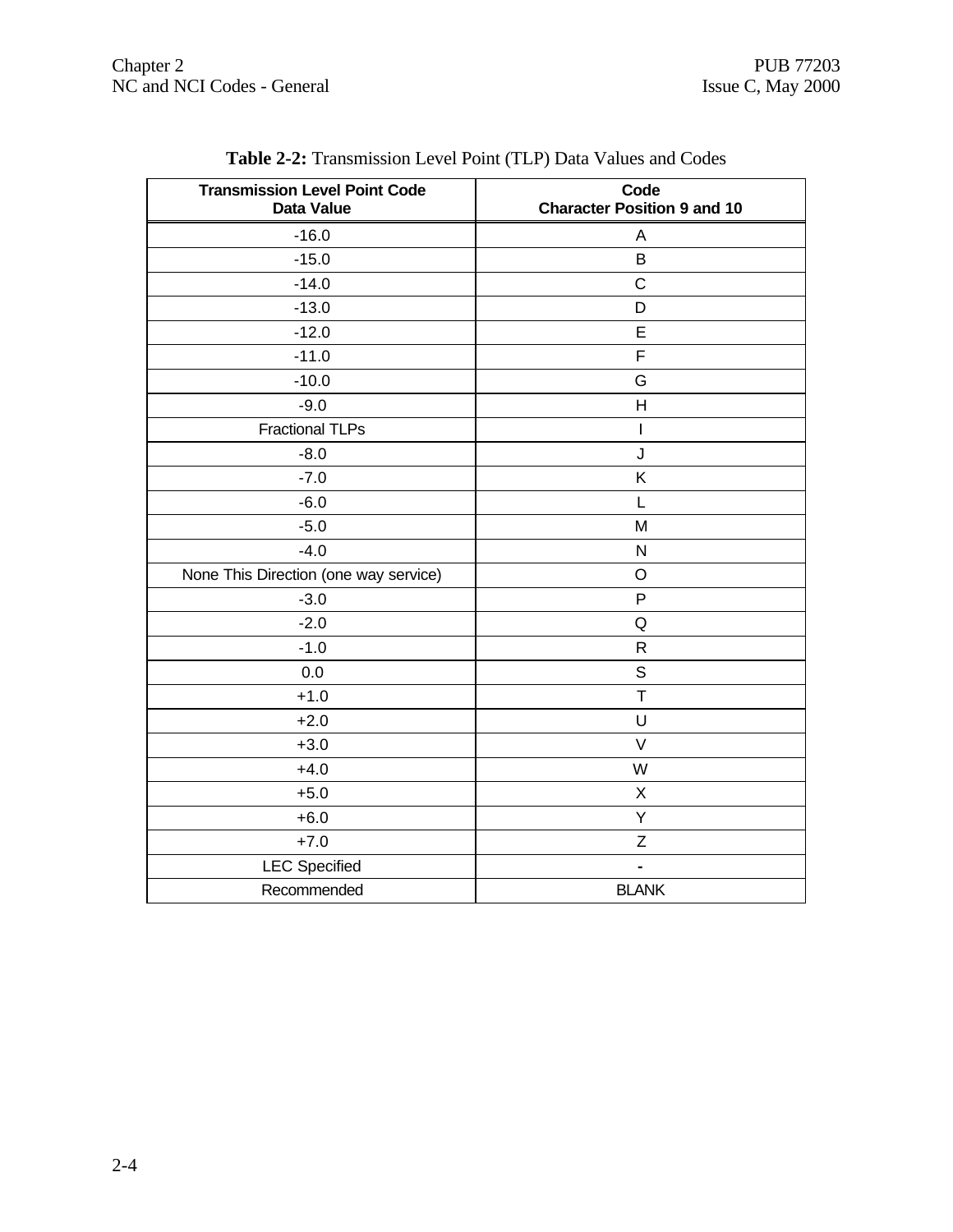#### **2.3 Network Channel (NC) Code Function**

The NC Code identifies switched services as specified by the U S WEST Federal Communications Commission (FCC) #5 Access Tariff. The NC Code also provides a means of identifying options associated with interLATA switched access services, such as the Feature Group, Transmission Type, or signaling requirements desired for the service. NC codes for Entrance Facilities (EF) and Direct-Trunked Transport (DTT) are the same as those used to support U S WEST DS1 and DS3 services.

#### **2.3.1 NC Code Form**

The form of an NC code is *SHSC.* There are no spaces or delimiters between the characters.

#### **2.3.2 NC Code Components**

The NC code consists of four alpha/numeric characters, one of which may be a dash "-". The code is divided into two data elements, the *Channel Code* and the *Optional Feature Code*. However, all character combinations have different meanings and NC code choices must be considered based on all four characters. NC codes may provide information which is redundant to the NCI code interface specifications.

For Switched Access Services the first two characters or Channel Code denote the Transmission Type A, B, B1, or C when in combination with an Optional Feature Code. Technical parameters and applications for transmission types may be found in Bellcore Technical Reference GR-000334-CORE (see Chapter 5 "Reference"). Optional Feature codes may also identify signaling, directionality, feature group or unbundled (Open Network Architecture [ONA]) BSAs, and other possible service options.

Channel Codes for Switched Access Services are *SB, SD*, and *SH***.** Full NC codes specific to choices available are given in Section 3. For EF and DTT the DS1 Channel Code is *HC*, and the DS3 Channel Code is *HF*.

#### **2.4 Interface Groups**

Switched Access connections are offered in four separate interface groups. Each group provides a specified interface category, such as 2-Wire, 4-Wire, etc. The interface group designations apply only to the configuration at the POI. This document will only reference standard offerings of combinations of POI network interface codes and U S WEST switch supervisory signaling operations within each interface group. Brief descriptions of the four interface groups, switch supervision options, and the switched access services available with the group follow.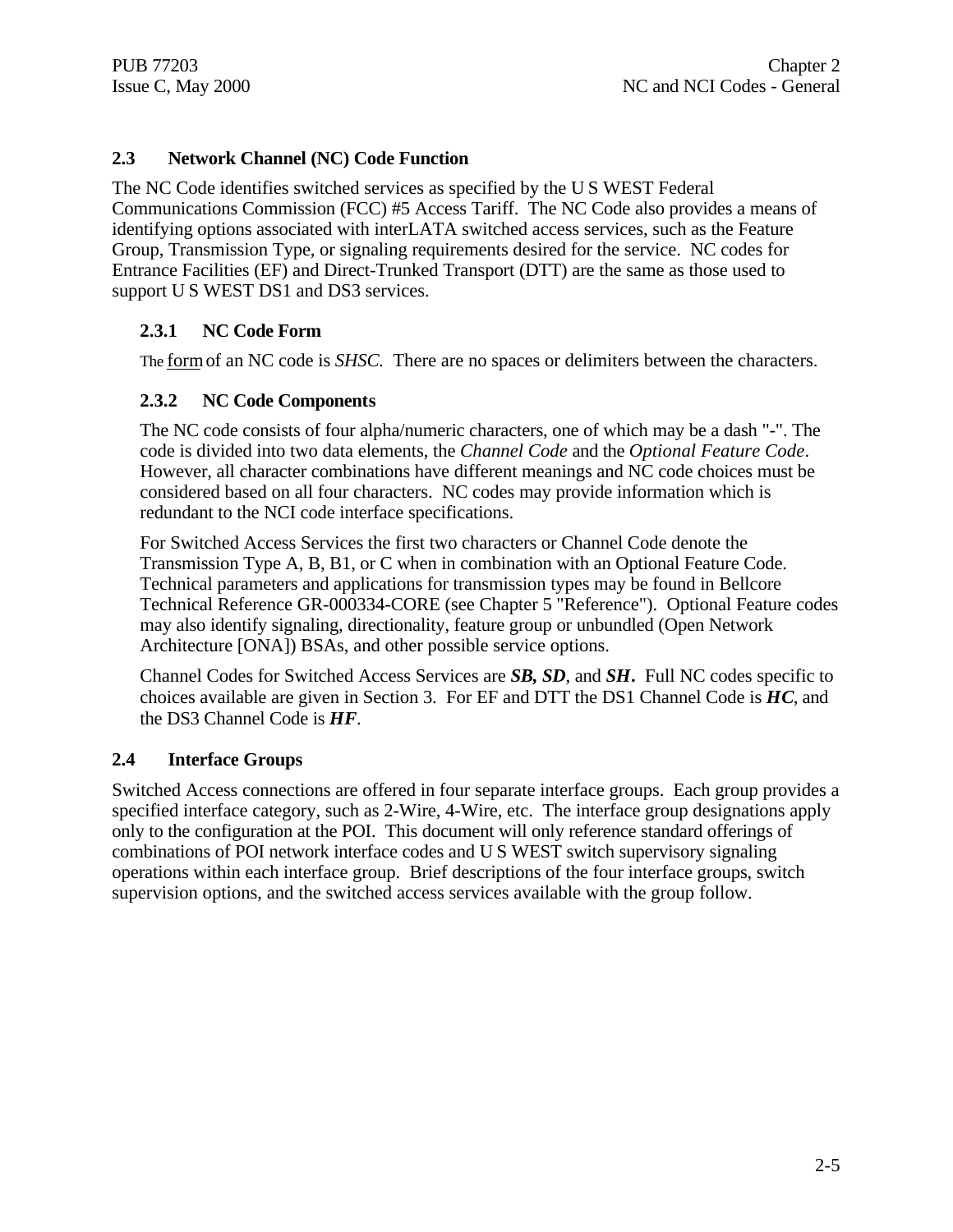#### **2.4.1 Interface Group 1**

Interface Group 1 provides 2-Wire voice-frequency transmission and is terminated 2-Wire at the POI. The interface is provided with loop (LO) or ground (GO) start signaling when associated with FGA or Circuit Switched Lineside (CSL). When provided with FG B, C, D, or Circuit Switched Trunkside (CST) 1, 2, and 3, the standard signaling will be reverse battery, with an option for E&M supervisory signaling. When associated with FG D or CST 3, using Common Channel Signaling/Signaling System Seven (CCS/SS7), no signaling will be done via the message channel.

| <b>US WEST</b><br><b>Switch</b><br><b>Supervisory</b><br><b>Signaling</b> | <b>Network</b><br><b>Channel</b><br><b>Interface Code</b> | <b>CSL</b><br>or<br>FG A | CST <sub>1</sub><br>or<br>FG B | CST <sub>2</sub><br><b>or</b><br>FG C | CST <sub>3</sub><br>or<br>FG D | <b>Direct</b><br><b>Inward</b><br>Dial (DID) |
|---------------------------------------------------------------------------|-----------------------------------------------------------|--------------------------|--------------------------------|---------------------------------------|--------------------------------|----------------------------------------------|
| LO                                                                        | 02LS2                                                     | X                        |                                |                                       |                                |                                              |
| LO                                                                        | 02LS3                                                     | X                        |                                |                                       |                                |                                              |
| GO                                                                        | 02GS2                                                     | X                        |                                |                                       |                                |                                              |
| GO                                                                        | 02GS3                                                     | X                        |                                |                                       |                                |                                              |
| RV, EA, EB, EC                                                            | $04EAA3.E*$                                               |                          | X                              | X                                     | X                              | X                                            |
| RV, EA, EB, EC                                                            | 04EA3.M*                                                  |                          | X                              | X                                     | X                              | X                                            |
| RV, EA, EB, EC                                                            | 06EB3.E*                                                  |                          | X                              | X                                     | X                              | X                                            |
| RV, EA, EB, EC                                                            | 06EB3.M*                                                  |                          | X                              | X                                     | X                              | X                                            |
| <b>RV</b>                                                                 | 02RV3.O                                                   |                          | X                              | X                                     | X                              |                                              |
| <b>RV</b>                                                                 | 02RV3.T                                                   |                          | X                              | X                                     | X                              | X                                            |
| <b>CCS</b>                                                                | 02NO <sub>2</sub>                                         |                          |                                |                                       | X                              |                                              |

**Table 2-3:** Interface Group 1 Standard Supervisory and Interface Combinations

\* Telephone company equipment is generally required at the customer's premises.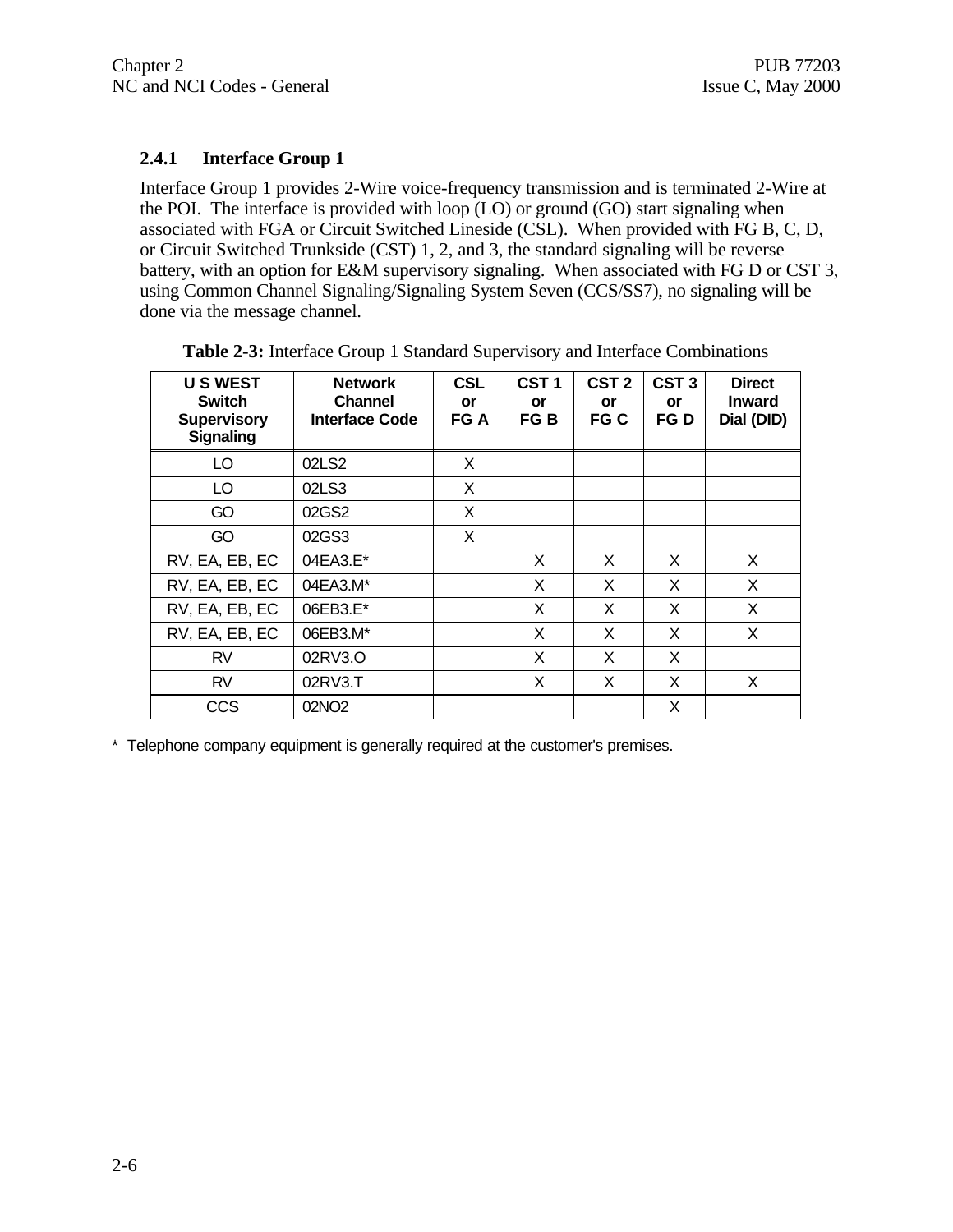#### **2.4.2 Interface Group 2**

Interface group 2 provides 4-Wire voice frequency transmission at the POI. The interface is provided with FG A or CSL with loop or ground start signaling. When the interface is associated with FG B, C, D or CST 1, 2, or 3, reverse battery and E&M signaling are available. When this interface is associated with FG D and CST 3, using CCS/SS7, no signaling will be done via the message channel.

| U S WEST Switch<br><b>Supervisory</b><br><b>Signaling</b> | <b>Network</b><br><b>Channel</b><br><b>Interface</b><br>Code | <b>CSL</b><br>or<br>FG A | CST <sub>1</sub><br>or<br>FG B | CST <sub>2</sub><br>or<br>FG C | CST <sub>3</sub><br>or<br>FG D | <b>Direct</b><br><b>Inward</b><br><b>Dial</b><br>(DID) |
|-----------------------------------------------------------|--------------------------------------------------------------|--------------------------|--------------------------------|--------------------------------|--------------------------------|--------------------------------------------------------|
| LO, GO                                                    | 04SF2                                                        | X                        |                                |                                |                                |                                                        |
| LO                                                        | 04LS2                                                        | X                        |                                |                                |                                |                                                        |
| GO                                                        | 04GS2                                                        | X                        |                                |                                |                                |                                                        |
| RV, EA, EB, EC                                            | 04SF2                                                        |                          | X                              | X                              | X                              | X                                                      |
| RV, EA, EB, EC                                            | 06EA2.E*                                                     |                          | X                              | X                              | X                              | X                                                      |
| RV, EA, EB, EC                                            | 06EA2.M*                                                     |                          | X                              | X                              | X                              | X                                                      |
| RV, EA, EB, EC                                            | 08EB2.E*                                                     |                          | X                              | X                              | X                              | X                                                      |
| RV, EA, EB, EC                                            | 08EB2.M*                                                     |                          | X                              | X                              | X                              | X                                                      |
| EA, EB, EC                                                | 08EC2.M*                                                     |                          | X                              | X                              | X                              |                                                        |
| RV                                                        | 04RV2.O                                                      |                          | X                              | X                              | X                              |                                                        |
| <b>RV</b>                                                 | 04RV2.T                                                      |                          | X                              | X                              | X                              | X                                                      |
| CCS                                                       | 04NO <sub>2</sub>                                            |                          |                                |                                | X                              |                                                        |

**Table 2-4:** Interface Group 2 Standard Supervisory and Interface Combinations

\* Telephone company equipment is generally required at the customer's premises.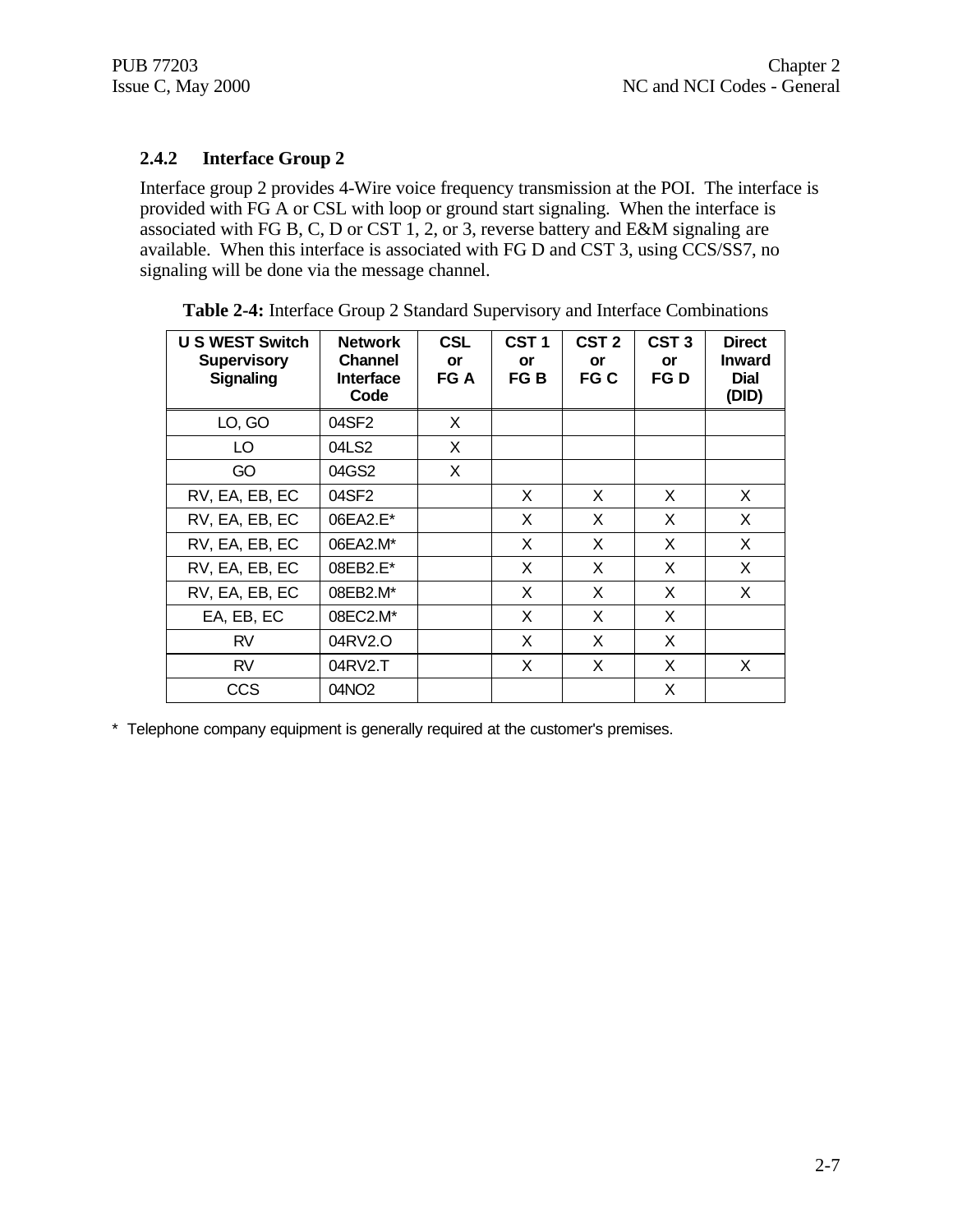#### **2.4.3 Interface Group 6**

Interface Group 6 provides DS1-level digital transmission interfaces at the POI for digital Entrance Facilities. The interface is capable of transmitting electrical signals at a nominal 1.544 Mbit/s, with the capability to channelize up to 24 voice-frequency or digital data transmission paths. The interface is provided with individual transmission path bit-stream supervisory signaling. Where this interface is associated with FG D or CST3 using CCS/SS7 no signaling will be done via the message channel.

| <b>U S WEST Switch</b><br>Supervisory<br>Signaling | <b>NCI Code</b>                                     | <b>CSL</b><br>or<br>FG A | CST <sub>1</sub><br>or<br>FG <sub>B</sub> | CST <sub>2</sub><br>or<br>FG C | CST <sub>3</sub><br>or<br>FG D |
|----------------------------------------------------|-----------------------------------------------------|--------------------------|-------------------------------------------|--------------------------------|--------------------------------|
| LO, GO                                             | 04DS9.15*<br>04DS9.15B**<br>04DS9.15S**<br>04QB9.11 | X                        |                                           |                                |                                |
| RV, EA, EB, EC                                     | 04DS9.15*<br>04DS9.15B**<br>04DS9.15S**<br>04QB9.11 |                          | X                                         | X                              | X                              |
| CCS                                                | 04DS9.15*<br>04DS9.15B**<br>04DS9.15S**<br>04QB9.11 |                          |                                           |                                | X                              |

**Table 2-5:** Interface Group 6 Standard Supervisory and Interface Combinations

\* Telephone company equipment is generally required at the customer's premises.<br>\*\* 64 DS0 CCC (Clear Channel Capability) must be experted with these interfaces

64 DS0 CCC (Clear Channel Capability) must be ordered with these interfaces.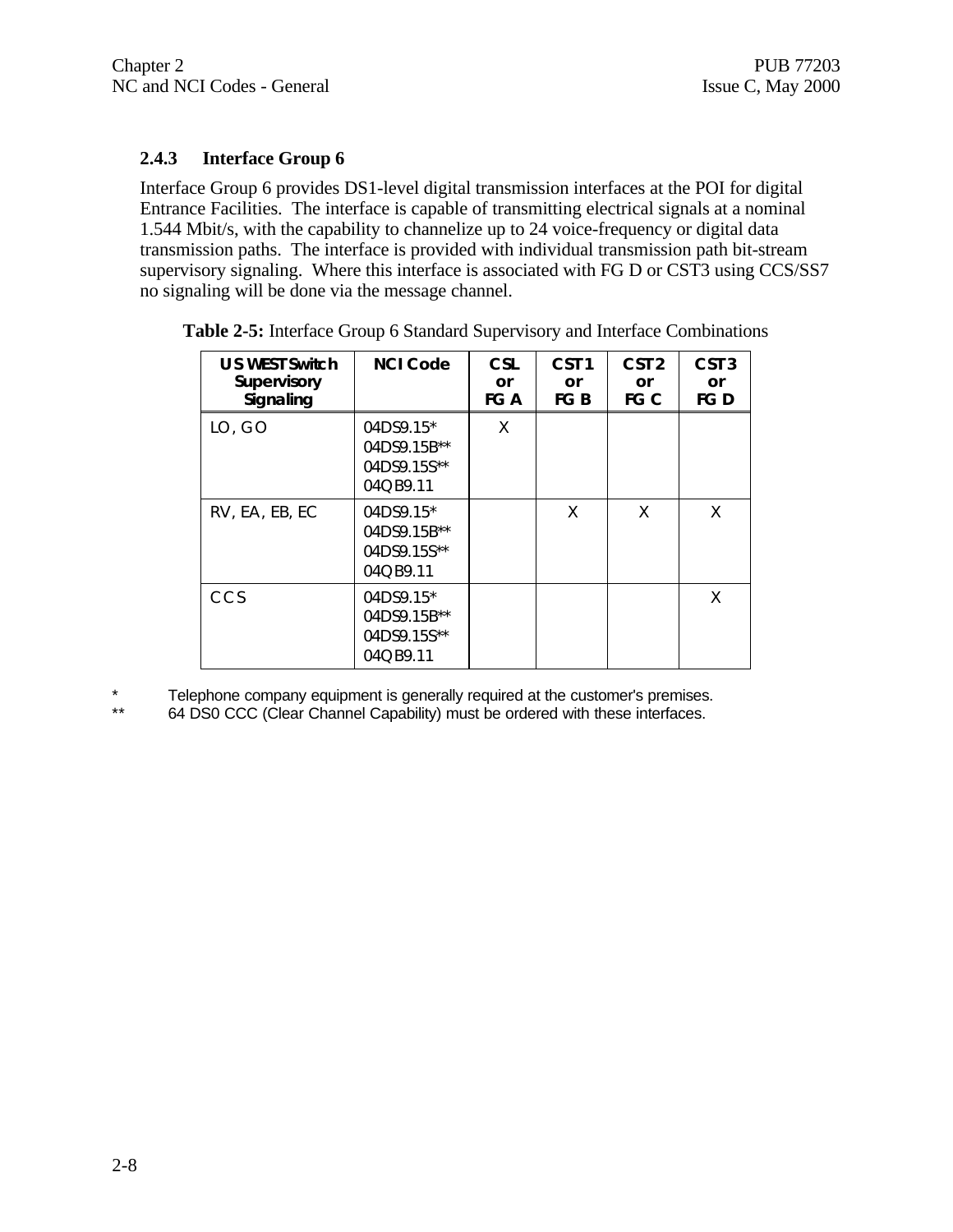#### **2.4.4 Interface Group 9**

Interface Group 9 provides DS3 level digital transmission interface at the POI for digital Entrance Facilities. The interface is capable of transmitting electrical signals at a nominal 44.736 Mbit/s, with the capability to channelize up to 672 voice frequency transmission paths. This interface is provided with individual transmission path bit-stream supervisory signaling. Where this interface is associated with FG D or CST3 using CCS/SS7 no signaling will be done via the message channel.

| <b>U S WEST Switch</b><br>Supervisory<br>Signaling | <b>NCI Code</b>       | <b>CSL</b><br>or<br>FG A | CST <sub>1</sub><br>or<br>FG B | CST <sub>2</sub><br><b>or</b><br>FG C | CST <sub>3</sub><br>or<br>FG D |
|----------------------------------------------------|-----------------------|--------------------------|--------------------------------|---------------------------------------|--------------------------------|
| LO, GO                                             | 04DS6.44*<br>04QB6.33 |                          |                                |                                       |                                |
| RV, EA, EB, EC                                     | 04DS6.44*<br>04QB6.33 |                          |                                |                                       |                                |
| CCS                                                | 04DS6.44*<br>04QB6.33 |                          |                                |                                       |                                |

**Table 2-6:** Interface Group 9 Standard Supervisory and Interface Combinations

\* Telephone company equipment is generally required at the customer's premises.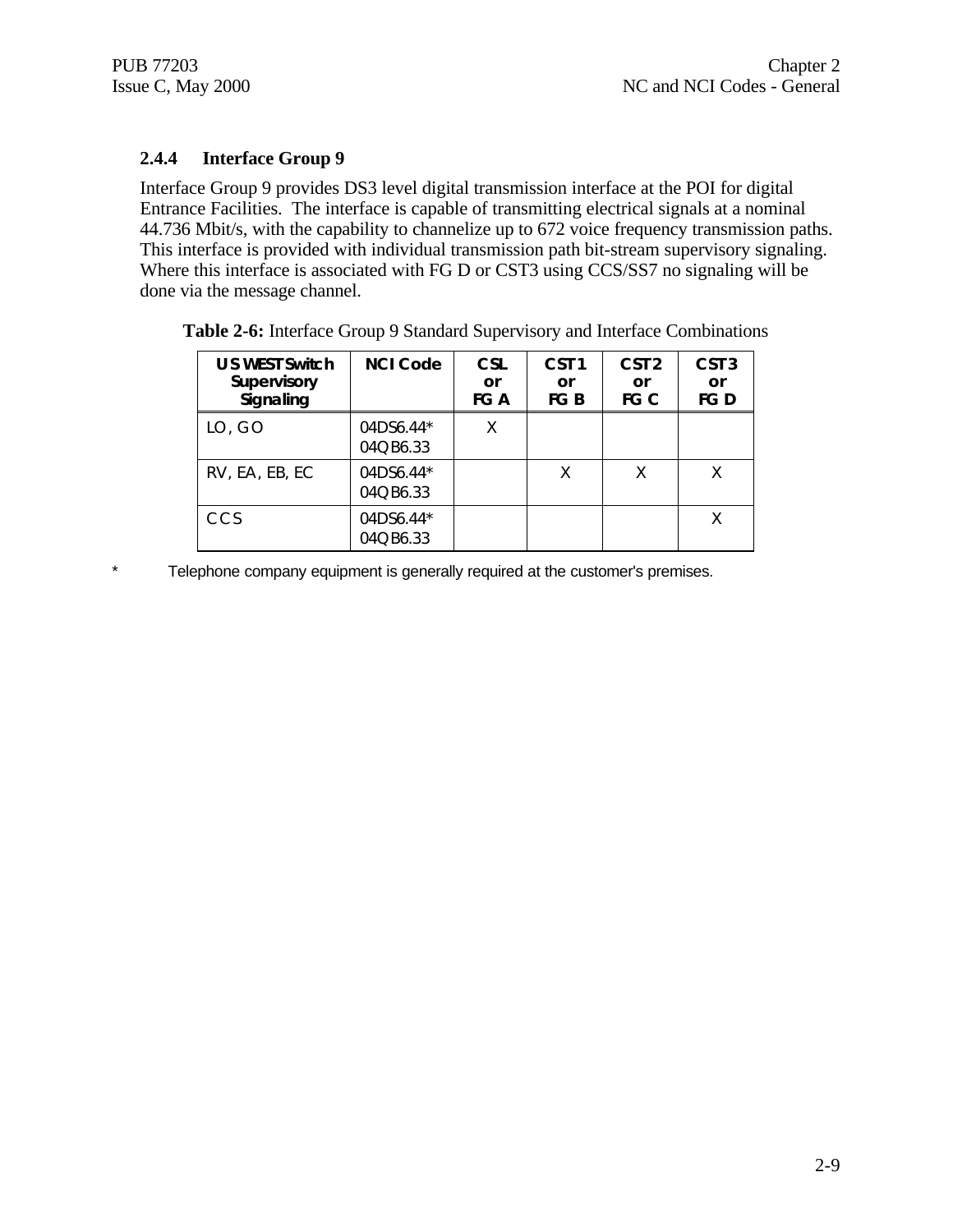#### **CONTENTS**

#### **Chapter and Section Page**

| 3. |     | Network Channel/Network Channel Interface Code Combinations 3-1 |  |
|----|-----|-----------------------------------------------------------------|--|
|    | 3.1 | Feature Group A and Circuit Switched Lineside Service3-1        |  |
|    |     |                                                                 |  |
|    | 3.2 | Feature Group B and Circuit Switched Trunkside Option 13-3      |  |
|    |     |                                                                 |  |
|    | 3.3 | Feature Group C and Circuit Switched Trunkside Option 23-4      |  |
|    |     |                                                                 |  |
|    | 3.4 | Feature Group D and Circuit Switched Trunkside Option 33-5      |  |
|    |     |                                                                 |  |
|    | 3.5 |                                                                 |  |
|    |     |                                                                 |  |
|    |     |                                                                 |  |
|    |     |                                                                 |  |
|    |     |                                                                 |  |

#### **Tables**

| $3 - 2$ |                                                                            |  |
|---------|----------------------------------------------------------------------------|--|
| $3 - 3$ |                                                                            |  |
|         |                                                                            |  |
| $3 - 5$ | DS1 NC Codes for Entrance Facilities and Direct-Trunked Transport 3-10     |  |
| $3-6$   |                                                                            |  |
|         | 3-7 DS3 NC Codes for Entrance Facilities and Direct-Trunked Transport 3-11 |  |
|         |                                                                            |  |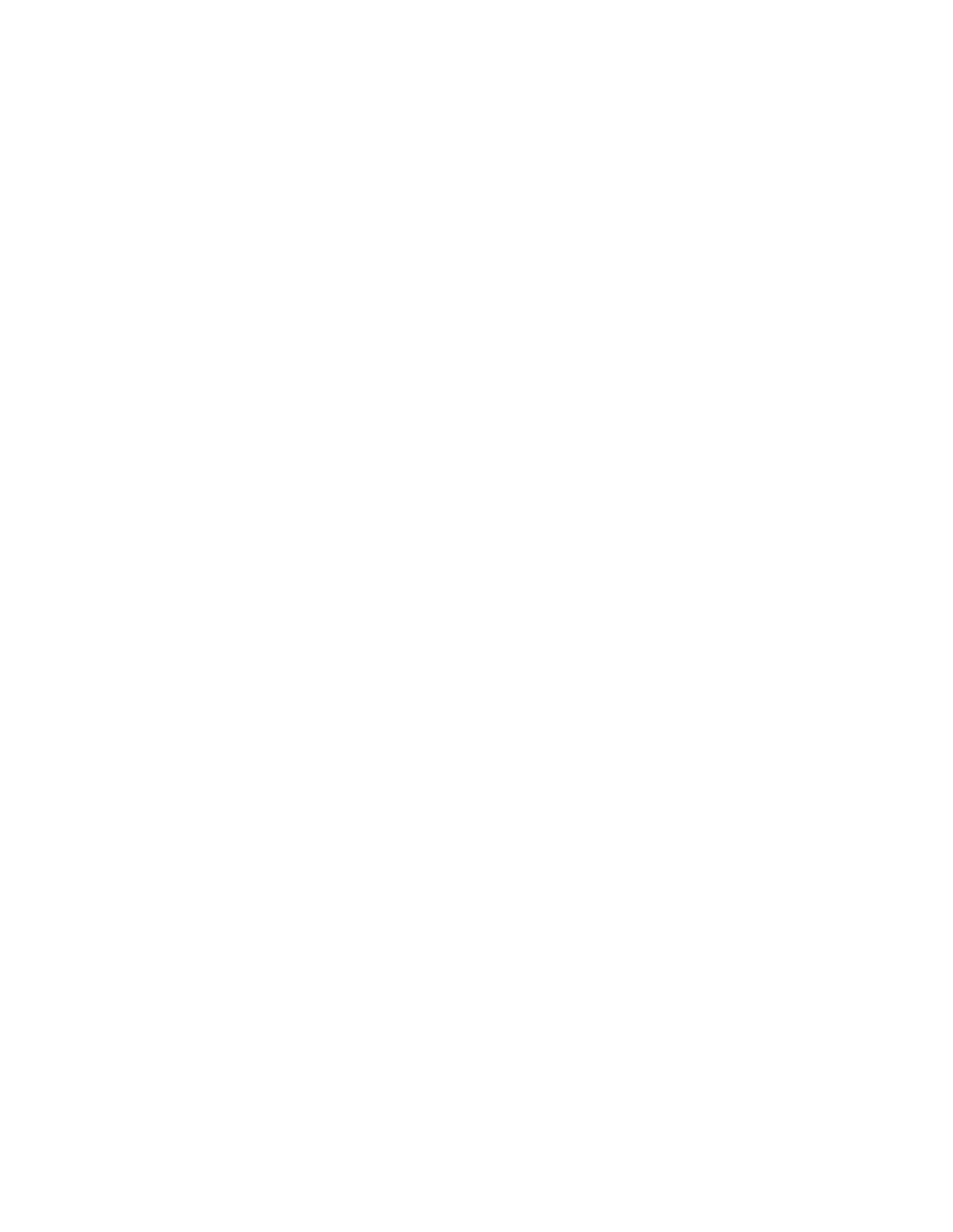#### **3. Compatible NC and NCI Code Combinations**

The tables in this chapter provide combinations of codes which support ordering the Feature Groups and BSAs and options for Switched Access Services. Codes are also provided for ordering Entrance Facilities (EF) and Direct Trunked Transport (DTT). Technical Publications described in Section 1 should be consulted for detailed explanations of applications and the transmission specifications referred to in Section 3.

#### **3.1 Feature Group A and Circuit Switched Lineside Service**

Feature Group A (FG A) and Circuit Switched Lineside (CSL) Services provide a voice transmission path, approximately 300 to 3000 Hz, between the POI and the First Point Of Switching (FPOS) within a Local Access and Transport Area (LATA). The FPOS provides a line side termination, which is assigned a 7 digit local telephone number. FG A and CSL are typically used to provide Message Telephone Service (MTS), Foreign Exchange (FX) or Off Network Access Line type services.

#### **3.1.1 Options**

The termination will be provided with either ground start supervisory signaling or loop start supervisory signaling. Interface group designations apply at the POI and the configuration at the U S WEST line side termination is 2-Wire. When Interface Group 1 is chosen, transmission type C is provided and U S WEST transport facilities may be 2-Wire. Interface Groups 2, 6 and 9 are provided with transmission type B and U S WEST transport facilities will be effective 4-Wire. Table 3-1 provides compatible combinations of NC and NCI codes along with signaling choices.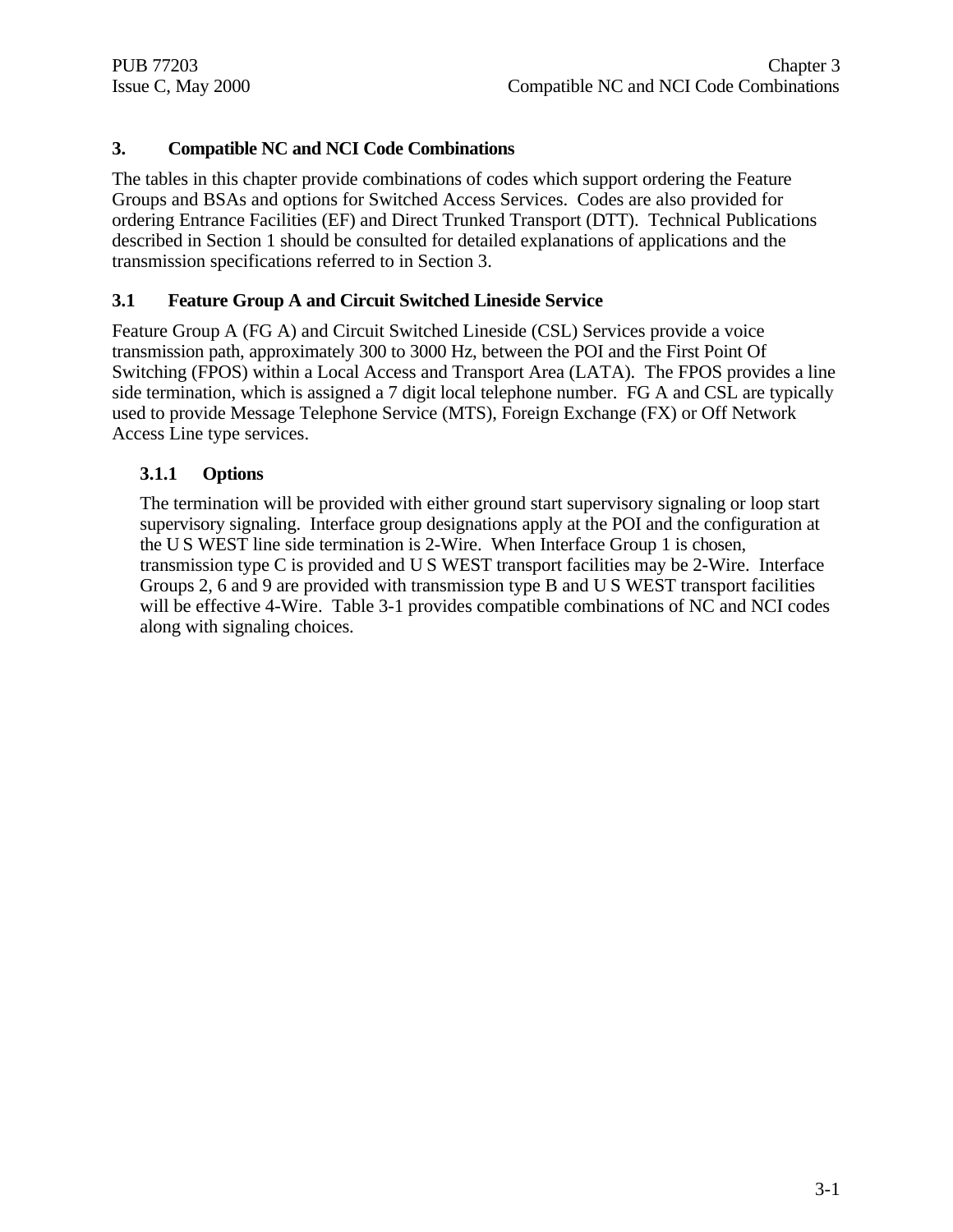| <b>NC Code</b><br><b>Service</b><br><b>Code Char</b><br>1 & 2 | <b>NC Code Options Code</b><br>Char <sub>3</sub>                                                             | <b>NC Code Options Code</b><br>Char 4                                                                             | <b>NCI</b><br>Code                             | Inter-<br>face<br>Group | Trans-<br>mission<br><b>Type</b> |
|---------------------------------------------------------------|--------------------------------------------------------------------------------------------------------------|-------------------------------------------------------------------------------------------------------------------|------------------------------------------------|-------------------------|----------------------------------|
| <b>SB</b>                                                     | F.<br>MTS type 2-Wire<br>interface<br>(2nd dial tone)<br>Foreign Exchange<br>2-Wire interface<br>G           | DPLS, TW<br>A<br>F<br>DTMF, -LS, TW<br>DPLS, TO N<br>DTMF, LS, TO<br>$\mathsf{R}$<br>LS, OO<br>U                  | 02LS2<br>02LS3                                 | $\mathbf{1}$            | $\mathsf{C}$                     |
|                                                               | Off Network<br><b>Access Line</b><br>2-Wire interface<br>H.<br><b>IntraLATA</b><br>Switched*<br>$\mathbf{1}$ | DPGS, TW<br>Ε<br>G<br>DTMF, GS, TW<br>$\mathsf{P}$<br>DPGS, TO<br>$\mathsf S$<br>DTMF, GS, TO<br>$\vee$<br>GS, OO | 02GS2<br>02GS3                                 |                         |                                  |
| <b>SD</b>                                                     | None                                                                                                         | DPLS, TW<br>A<br>DTMF, -LS, TW<br>$\mathsf F$                                                                     | 04SF2<br>04LS2                                 | $\overline{2}$          | B                                |
|                                                               |                                                                                                              | DPLS, TO<br>N<br>DTMF, LS, TO<br>$\mathsf{R}$<br>LS, OO<br>U                                                      | 04DS9.15<br>04DS9.15B<br>04DS9.15S<br>04QB9.11 | 6                       |                                  |
|                                                               |                                                                                                              |                                                                                                                   | 04DS6.44<br>04QB6.33                           | 9                       |                                  |
|                                                               |                                                                                                              | DPGS, TW<br>Е<br>DTMF, GS, TW<br>G                                                                                | 04SF2<br>04GS2                                 | $\overline{2}$          |                                  |
|                                                               |                                                                                                              | DPGS, TO<br>P<br>DTMF, GS, TO<br>S<br>$\vee$<br>GS, OO                                                            | 04DS9.15<br>04DS9.15B<br>04DS9.15S<br>04QB9.11 | $6\phantom{1}$          |                                  |
|                                                               |                                                                                                              |                                                                                                                   | 04DS6.44<br>04QB6.33                           | 9                       |                                  |

**Table 3-1:** FG A and CSL NC and NCI Code Combinations

DPLS: Dial Pulse Loop Start DPGS: Dial Pulse Ground Start<br>DTMF-LS: Dual Tone Multifrequence Dual Tone Multifrequency Loop Start DTMF-GS: DTMF Ground Start TW: Two Way TO: Terminate Only<br>
OO: Originate Only Originate Only

\* IntraLATA Switched Access available through State Access tariffs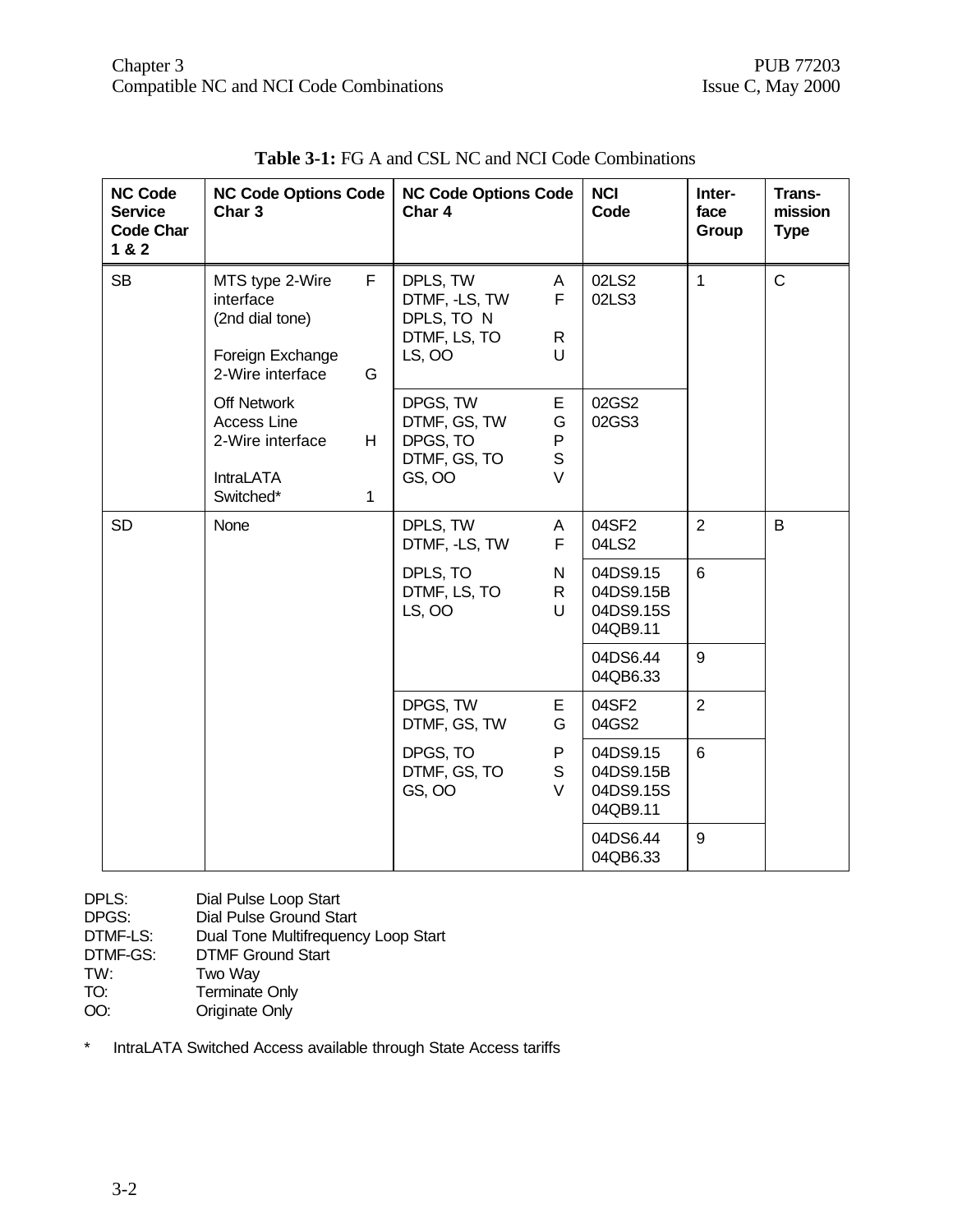#### **3.2 Feature Group B (FG B) and Circuit Switched Trunkside Option 1 (CST1)**

FG B and CST1 Services provide a voice transmission path, approximately 300 to 3000 Hz, between the customer's POI and the U S WEST FPOS within a LATA. These services are terminated on the trunk side of a Stored Program Control Switch (SPCS), either directly to an end office or through tandem, utilizing tandem switching functions and common transport to the end office.

#### **3.2.1 Options**

FG B and CST1 services are provided with transmission type B1. Interface group designations apply to the configuration at the POI. When interface group 1 is used the U S WEST facilities may be 2-Wire, 4-Wire, or both, and transmission is effective 2-Wire. When interface groups 2, 6, or 9 are used at the POI, the U S WEST facilities will be effective 4-Wire. Supervisory signaling is provided as reverse battery or E&M type signaling.

| <b>NC Code</b><br><b>Service</b><br><b>Code Char</b><br>1 & 2 | <b>NC Code</b><br><b>Options Code Char 3</b>                            | <b>NC Code</b><br><b>Options Code Char 4</b>           | <b>NCI</b><br>Code                                                                 | Inter-<br>face<br>Group | Trans-<br>mission<br><b>Type</b> |
|---------------------------------------------------------------|-------------------------------------------------------------------------|--------------------------------------------------------|------------------------------------------------------------------------------------|-------------------------|----------------------------------|
| <b>SB</b>                                                     | 2-Wire Interface<br>۰                                                   | B<br><b>FGB Multifrequency</b><br>H<br><b>FGB RDSS</b> | 04EA3.E<br>04EA3.M<br>06EB3.E<br>06EB3.M<br>02RV3.O<br>02RV3.T                     | 1                       | <b>B1</b>                        |
| <b>SD</b>                                                     | 4-Wire Interface<br>$\blacksquare$<br>T.<br>4-Wire Trunk<br>Termination | <b>FGB Multifrequency</b><br>B<br><b>FGB RDSS</b><br>H | 04SF2<br>06EA2.E<br>06EA2.M<br>08EB2.E<br>08EB2.M<br>08EC2.M<br>04RV2.O<br>04RV2.T | 2                       | <b>B1</b>                        |
|                                                               |                                                                         |                                                        | 04DS9.15<br>04DS9.15B<br>04DS9.15S<br>04QB9.11                                     | 6                       |                                  |
|                                                               |                                                                         |                                                        | 04DS6.44<br>04QB6.33                                                               | 9                       |                                  |

RDSS: Rotary Dial Station Signaling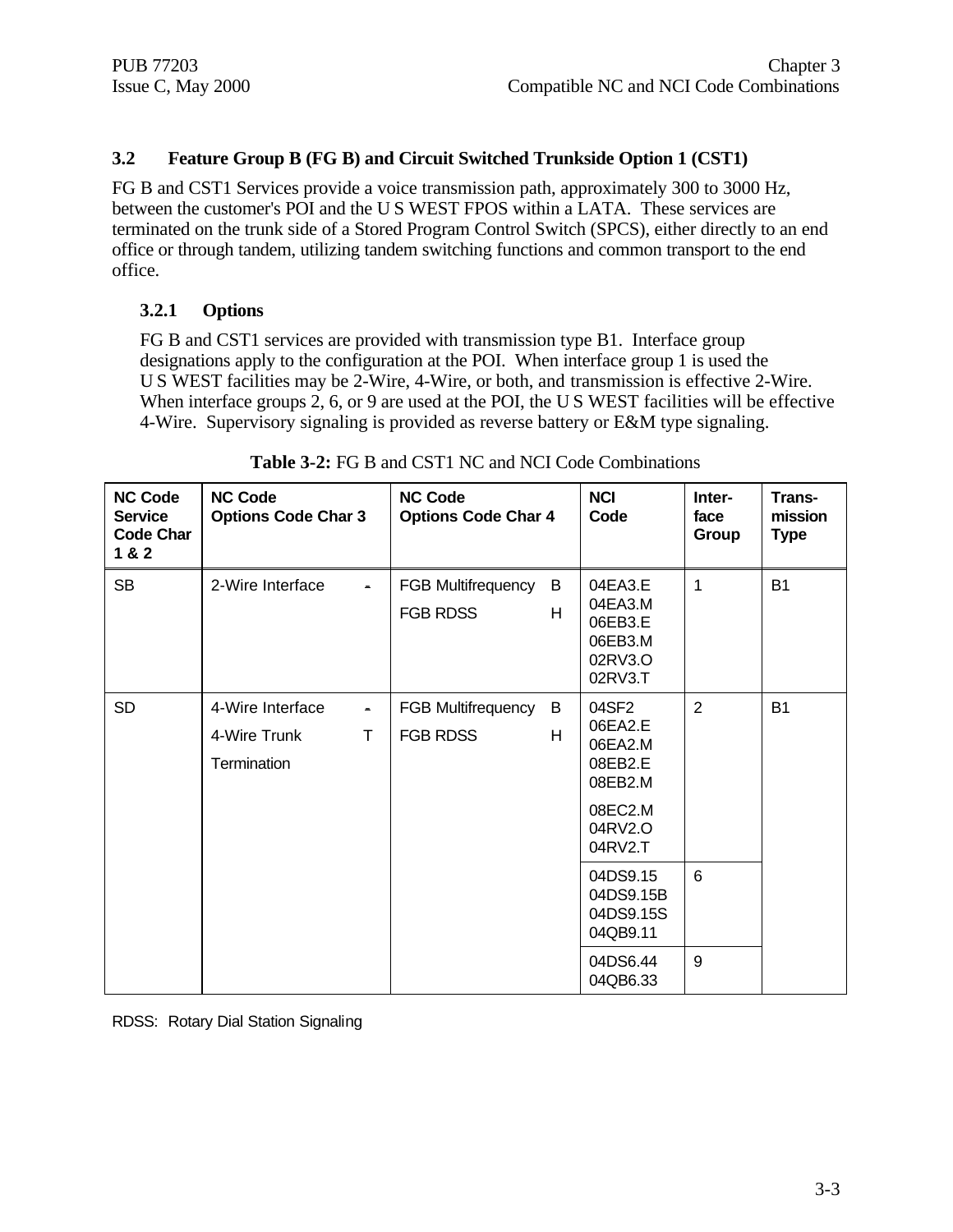#### **3.3 Feature Group C (FG C) and Circuit Switched Trunkside Option 2 (CST2)**

FG C and CST2 Services provide LATA access via a voice transmission path, approximately 300 to 3000 Hz, with trunkside switching through the use of end office or access tandem switch trunk equipment. These services are only available to MTS and WATS providers in offices where FG D is unavailable.

#### **3.3.1 Options**

Switch trunk equipment is provided with answer and disconnect supervisory signaling. Wink start start-pulsing signals are provided in all offices where available. If not available, delay dial start pulse signaling is provided. If immediate dial signals will be provided, no start pulsing signals will be provided. Multifrequency address signaling is provided except in certain electromechanical end offices where MF signaling is not available. In these switches, the address signaling will be dial pulse, or immediate dial pulse, whichever is available.

| <b>NC Code</b><br><b>Service</b><br><b>Code Char</b><br>1 & 2 | <b>NC Code</b><br><b>Options Code Char 3</b>              | <b>NC Code</b><br><b>Options Code Char 4</b>                                                   | <b>NCI</b><br>Code                                                                 | Inter-<br>face<br>Group | Trans-<br>mission<br><b>Type</b> |
|---------------------------------------------------------------|-----------------------------------------------------------|------------------------------------------------------------------------------------------------|------------------------------------------------------------------------------------|-------------------------|----------------------------------|
| <b>SB</b>                                                     | 2-Wire Interface<br>$\overline{\phantom{0}}$              | <b>FGC Multifrequency</b><br>C<br><b>FGC Dial Pulse</b><br>M<br>FGC 800 Access<br>W<br>Service | 04EA3.E<br>04EA3.M<br>06EB3.E<br>06EB3.M<br>02RV3.O<br>02RV3.T                     | 1                       | <b>B1</b>                        |
| <b>SD</b>                                                     | 4-Wire Interface<br>-<br>4-Wire Trunk<br>Termination<br>Т | <b>FGC Multifrequency</b><br>C<br>M<br><b>FGC Dial Pulse</b><br>FGC 800 Access<br>W<br>Service | 04SF2<br>06EA2.E<br>06EA2.M<br>08EB2.E<br>08EB2.M<br>08EC2.M<br>04RV2.O<br>04RV2.T | $\overline{2}$          | <b>B1</b>                        |
|                                                               |                                                           |                                                                                                | 04DS9.15<br>04DS9.15B<br>04DS9.15S<br>04QB9.11                                     | 6                       |                                  |
|                                                               |                                                           |                                                                                                | 02FCF<br>04DS6.44<br>04QB6.33                                                      | 9                       |                                  |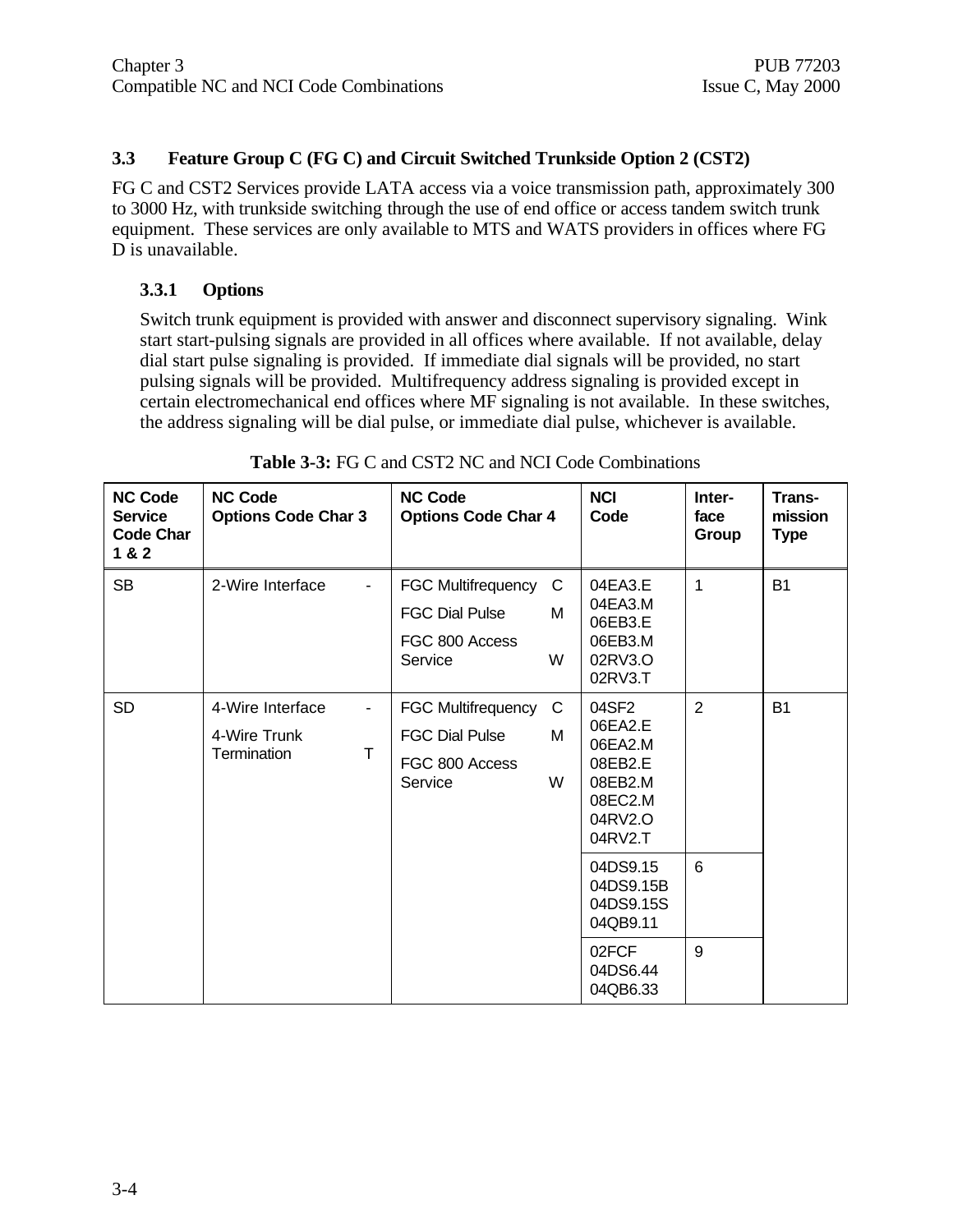#### **3.4 Feature Group D (FG D) and Circuit Switched Trunkside Option 3 (CST3)**

FG D and CST3 Services provide trunkside switching through the use of End Office (EO) or access tandem switch trunk equipment. The switch trunk equipment is provided with wink start start-pulsing signals and answer and disconnect supervisory signaling except when SS7 out of band signaling is specified. FG D and CST3 services are provided with multifrequency address signaling or SS7 out of band signaling. Voicegrade (DS0) Clear Channel Capability (CCC) may be ordered for FG D and CST3 trunks.

#### **3.4.1 Options**

These services are provided with a voiceband channel between the POI and the U S WEST EO. FG D and CST3 segments have two types of voiceband transmission. Transmission type B1 uses a 2-Wire interface at the POI with a 2-Wire termination at the directly connected end office, a 4-Wire interface at the POI with a 2- or 4-Wire termination at the end office, and is only applicable for direct POI to end office configurations.

Transmission type A1 uses a 4-Wire interface at the POI and the access tandem. If the access tandem is an analog switch, a 4-Wire trunk termination is used. The facility between the access tandem and the EO also uses transmission type A1.

Overall POI to EO requirements for FG D and CST3 provide transmission type B1 performance whether routed directly or via an access tandem.

Transmission type B1 performance is provided with interface groups 1, 2, 6 and 9. Transmission type A1 performance is provided with interface groups 2, 6 and 9.

| <b>NC Code</b><br><b>Service</b><br><b>Code Char</b><br>1&2 | <b>NC Code</b><br><b>Options Code Char 3</b> | <b>NC Code</b><br><b>Options Code Char 4</b>          |        | <b>NCI</b><br>Code                                             | Inter-<br>face<br>Group | Trans-<br>mission<br><b>Type</b> |
|-------------------------------------------------------------|----------------------------------------------|-------------------------------------------------------|--------|----------------------------------------------------------------|-------------------------|----------------------------------|
| <b>SB</b>                                                   | 2-Wire Interface<br>$\blacksquare$           | <b>FGD Multifrequency</b><br>FGD800 Access<br>Service | D<br>X | 04EA3.E<br>04EA3.M<br>06EB3.E<br>06EB3.M<br>02RV3.O<br>02RV3.T |                         | B <sub>1</sub>                   |
|                                                             | S<br>SS7/CC                                  | <b>FGD SS7/CCS</b>                                    | Α      | 02NO <sub>2</sub>                                              |                         |                                  |

#### **Table 3-4:** FG D and CST3 NC and NCI Code Combinations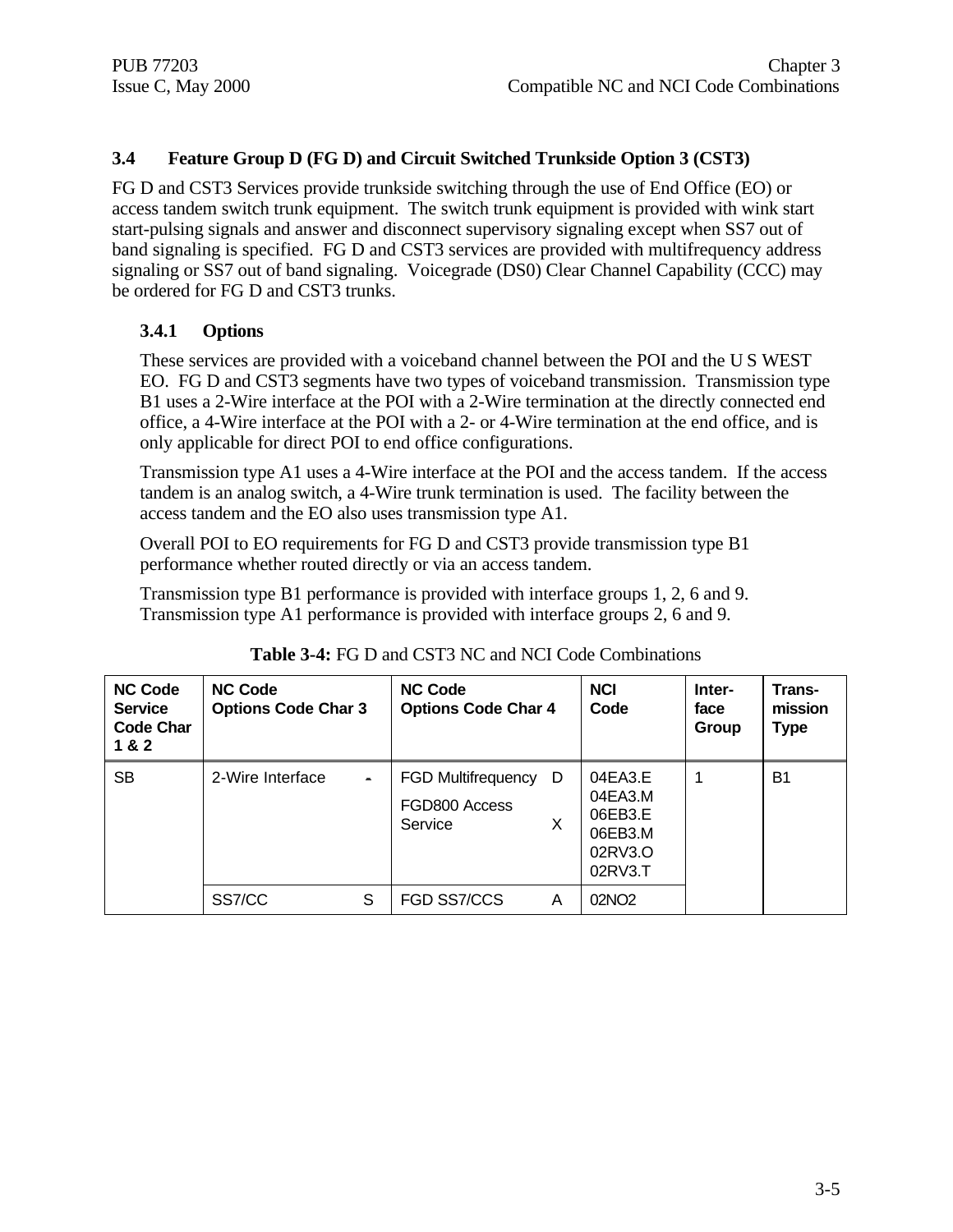| <b>NC Code</b><br><b>Service</b><br><b>Code Char</b><br>1 & 2 | <b>NC Code</b><br><b>Options Code Char 3</b>                           | <b>NC Code</b><br><b>Options Code Char 4</b>                    | <b>NCI</b><br>Code                                                                                                                   | Inter-<br>face<br>Group | Trans-<br>mission<br><b>Type</b> |
|---------------------------------------------------------------|------------------------------------------------------------------------|-----------------------------------------------------------------|--------------------------------------------------------------------------------------------------------------------------------------|-------------------------|----------------------------------|
| <b>SD</b>                                                     | 4-Wire Interface<br>$\blacksquare$<br>4-Wire Trunk<br>Termination<br>T | <b>FGD Multifrequency</b><br>D<br>FGD800 Access<br>X<br>Service | 04RV2.O<br>04RV2.T<br>04SF2<br>06EA2.E<br>06EA2.M<br>08EB2.E<br>08EB2.M<br>08EC2.M<br>04DS9.15<br>04DS9.15B<br>04DS9.15S<br>04QB9.11 | $\overline{2}$<br>6     | <b>B1</b>                        |
|                                                               |                                                                        |                                                                 | 04DS6.44<br>04QB6.33                                                                                                                 | 9                       |                                  |
|                                                               |                                                                        | <b>FGD PSDS</b><br>Q                                            | 04DS9.15<br>04DS9.15B<br>04DS9.15S<br>04QB9.11                                                                                       | $6\phantom{1}$          |                                  |
|                                                               | 4-Wire SS7<br>S                                                        | FGD SS7/CCS<br>A                                                | 04NO <sub>2</sub>                                                                                                                    | $\overline{2}$          |                                  |
|                                                               |                                                                        |                                                                 | 04DS9.15<br>04DS9.15B<br>04DS9.15S<br>04QB9.11                                                                                       | 6                       |                                  |
|                                                               |                                                                        |                                                                 | 04DS6.44<br>04QB6.33                                                                                                                 | $9\,$                   |                                  |
|                                                               |                                                                        | FGD DS0 CCC<br>$\mathsf{C}$                                     | 04DS9.15B<br>04DS9.15S<br>04QB9.11                                                                                                   | $6\phantom{a}$          |                                  |
|                                                               |                                                                        |                                                                 | 04DS6.44<br>04QB6.33                                                                                                                 | $9\,$                   |                                  |

**Table 3-4** FG D and CST3 NC and NCI Code Combinations (continued)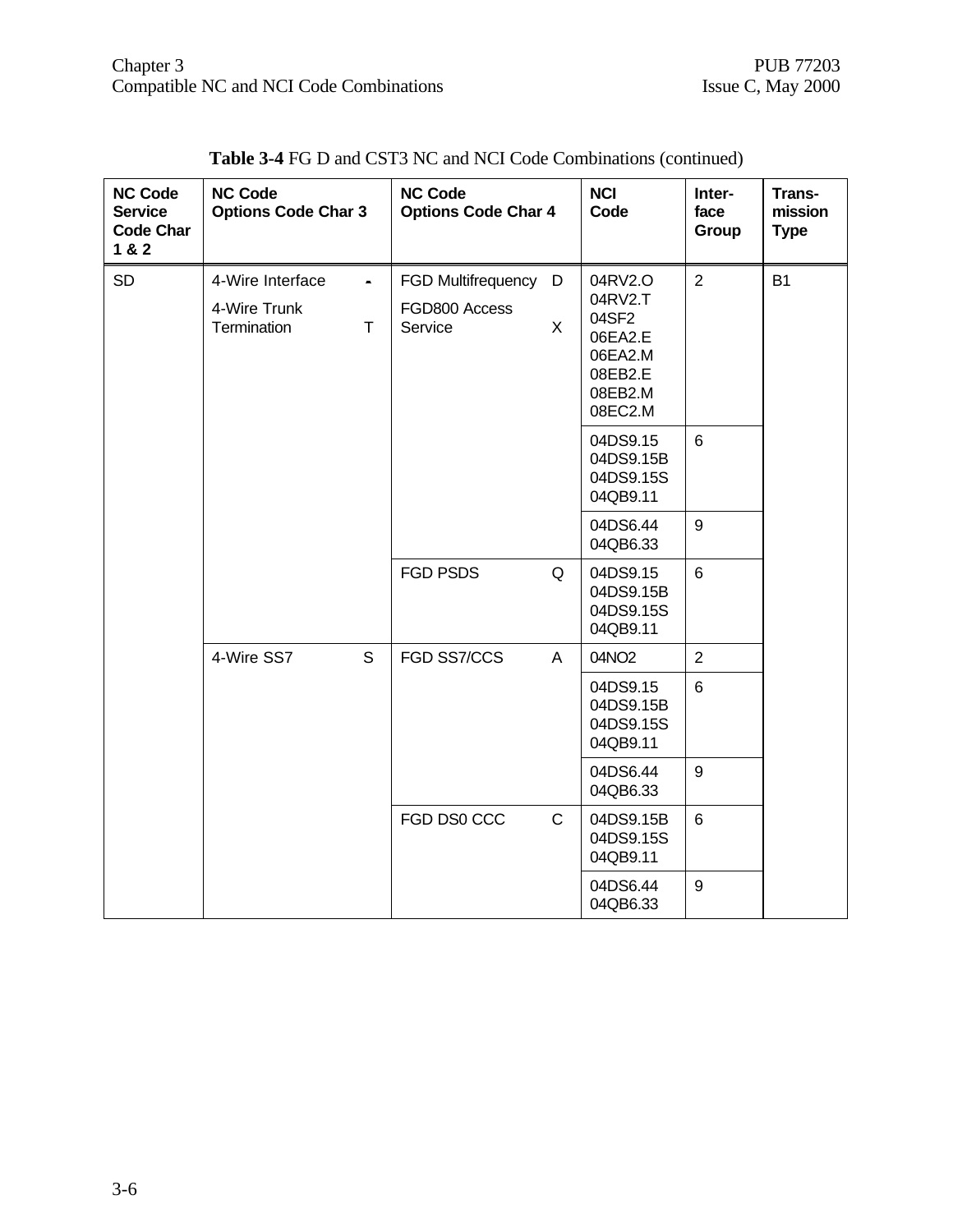| <b>NC Code</b><br><b>Service</b><br><b>Code Char</b><br>1 & 2 | <b>NC Code</b><br><b>Options Code Char 3</b> | <b>NC Code</b><br><b>Options Code Char 4</b> | <b>NCI</b><br>Code                                                                 | Inter-<br>face<br>Group | Trans-<br>mission<br><b>Type</b> |
|---------------------------------------------------------------|----------------------------------------------|----------------------------------------------|------------------------------------------------------------------------------------|-------------------------|----------------------------------|
| <b>SH</b>                                                     | None<br>$\blacksquare$                       | FGD Multifrequency D                         | 04RV2.O<br>04RV2.T<br>04SF2<br>06EA2.E<br>06EA2.M<br>08EB2.E<br>08EB2.M<br>08EC2.M | $\overline{2}$          | A1                               |
|                                                               |                                              |                                              | 04DS9.15<br>04DS9.15B<br>04DS9.15S<br>04QB9.11                                     | 6                       |                                  |
|                                                               |                                              |                                              | 04DS6.44<br>04QB6.33                                                               | $9\,$                   |                                  |
|                                                               |                                              | <b>FGD PSDS</b><br>Q                         | 04DS9.15<br>04DS9.15B<br>04DS9.15S<br>04QB9.11                                     | $6\phantom{1}$          |                                  |
|                                                               | 4-Wire SS7<br>S                              | FGD SS7/CCS<br>A                             | 04NO2                                                                              | $\overline{2}$          | A1                               |
|                                                               |                                              |                                              | 04DS9.15<br>04DS9.15B<br>04DS9.15S<br>04QB9.11                                     | $6\phantom{1}$          |                                  |
|                                                               |                                              |                                              | 04DS6.44<br>04QB6.33                                                               | 9                       |                                  |
|                                                               |                                              | FGD DS0 CCC<br>$\mathsf C$                   | 04DS9.15B<br>04DS9.15S<br>04QB9.11                                                 | $\,6\,$                 |                                  |
|                                                               |                                              |                                              | 04DS6.44<br>04QB6.33                                                               | 9                       |                                  |

**Table 3-4:** FG D and CST3 NC and NCI Code Combinations (continued)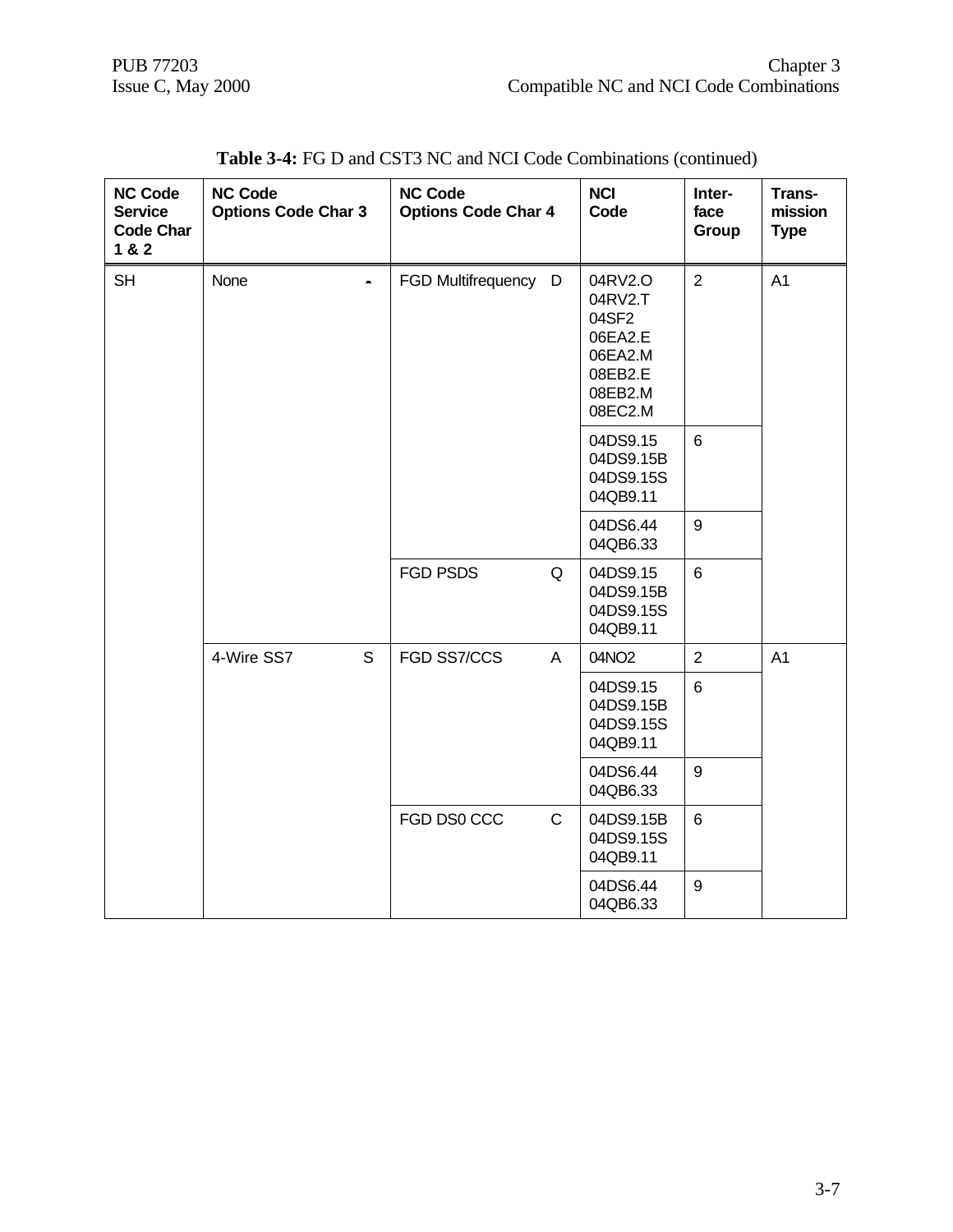#### **3.5 Switched Transport Facilities**

The facilities used to carry Switched Access Services are divided into three types:

- Entrance Facilities (EF)
- Direct-Trunked Transport (DTT)
- Tandem-Switched Transport (TST)

The different types of facilities are briefly described in this section. The NC and NCI codes required to order DS1 and DS3 facilities are also shown in tables in Subsection 3.5.1. Voicegrade (DS0) facilities utilize the analog NC and NCI code combinations provided in the preceding Sections 3.1 through 3.4.

The analog or digital EF transport facilities for Switched Access Services from the customer's premises to their Serving Wire Center (SWC) are dedicated to the use of that customer, therefore the customer orders an EF from their Point Of Interconnection (POI) to the SWC of their POI.

The customer then has the option of ordering DTT or TST. DTT provides a dedicated transmission path without utilizing tandem switching functions on circuits dedicated to the use of a single customer between the following:

The customer's SWC and an end office,

or

The customer's SWC and an access tandem,

or

The customer's SWC and a Telephone Company Hub where multiplexing functions are performed,

or

A Telephone Company Hub and a end office,

or

A Telephone Company Hub and an access tandem.

Tandem Switched Transport (TST) provides the transmission facilities between the SWC of the customer's premises and the end offices subtending the access tandem or between an access tandem and end offices subtending that tandem utilizing tandem switching functions. TST is not available from or to a Telephone Company Hub. TST consists of circuits dedicated to the use of a `single customer from the SWC of the customer's premises to the access tandem and circuits used in common by multiple customers from the access tandem to an end office. For TST, the Telephone Company will determine the type of facilities to the end office(s) based on the customer's order for service on a per-trunk basis or on a busy-hour-minutes- of capacity basis.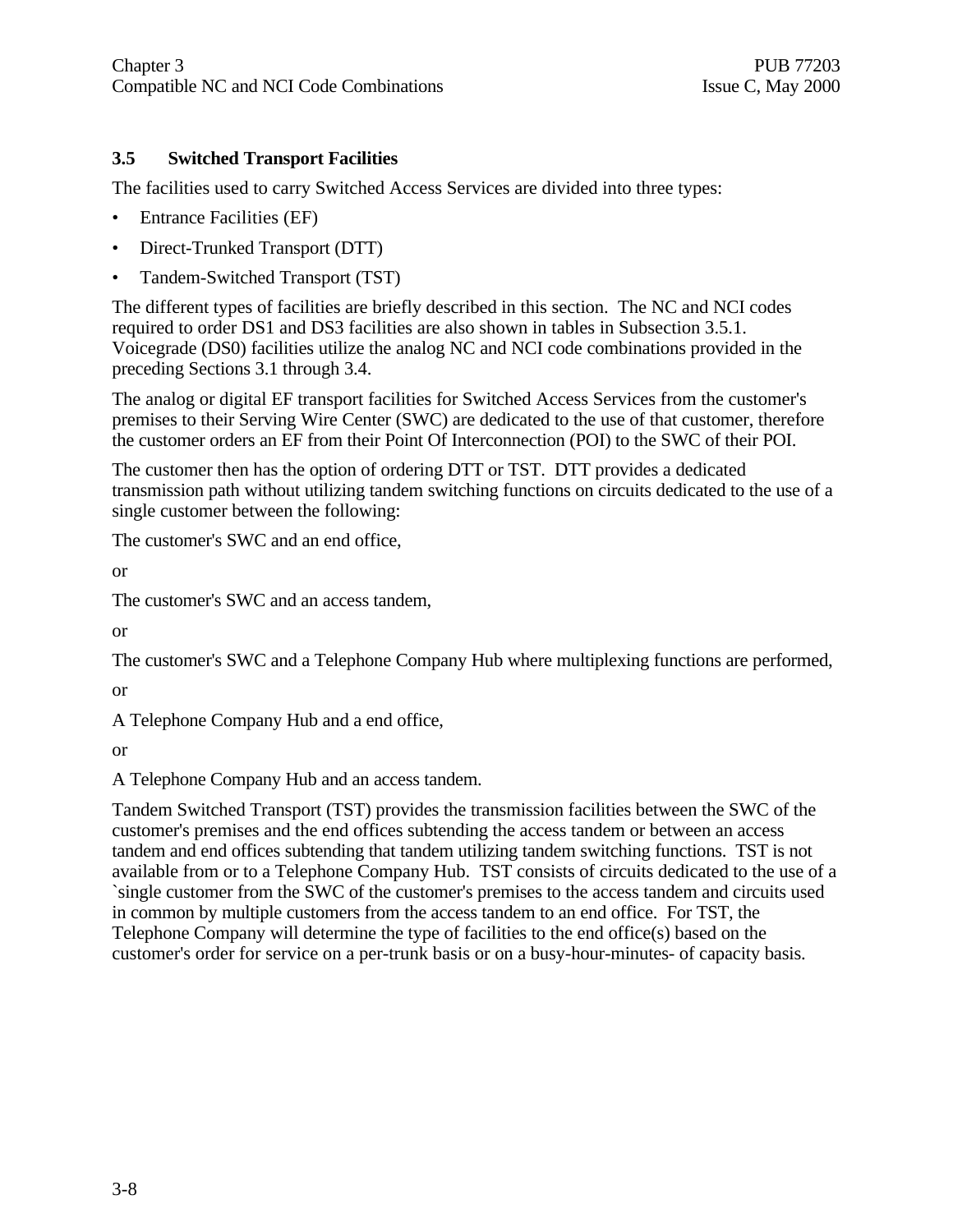A Hub is a Telephone Company designated wire center at which multiplexing functions are performed. Hubbing allows the customer to terminate a Switched Transport facility to a Hub so that the facility can be de-multiplexed to a lower capacity and the lower capacity channels are then routed to different switches or locations. Multiplexing functions for an EF can be provided at the SWC. For DTT facilities, hubbing is available at wire centers other than the SWC. Hubbing is only available on the Interoffice link between the SWC and the access tandem when the customer has requested DTT from the SWC to the access tandem and TST from the access tandem to end offices subtending that tandem.

#### **3.5.1 Voicegrade Switched Transport**

Voicegrade facilities are available for EF and DTT switched transport facilities. A voicegrade facility is an electrical communications path which provides voice-frequency transmission in the nominal frequency range of 300 to 3000 Hz and may be terminated 2-Wire or 4-Wire. Interface groups 1 and 2 support voicegrade facilities characteristics. The NC and NCI codes which support these interfaces are the same as those used to order the lineside and trunkside Feature Groups or BSAs for Switched Access Service, discussed previously in this document.

#### **3.5.2 DS1 Switched Transport**

DS1 facilities are available for EF and DTT switched transport. A DS1 facility is capable of transmitting electrical signals at a nominal 1.544 Mbit/s, with the capability to channelize up to 24 voice-frequency transmission paths. Interface group 6 supports DS1 facilities and multiplexing may be ordered if the facility capacity will be converted to a lower level.

DS1 to Voicegrade multiplexing provides a U S WEST multiplexer which converts a DS1 channel to twenty-four voicegrade channels utilizing time division multiplexing. The customer has the option of ordering a DS1 to voicegrade multiplexer for a DS1 EF at the SWC when Voicegrade DTT is requested to an EO. A DS1 to Voicegrade multiplexer is always required at the end office when the customer orders Lineside Access combined with Trunkside Access which is transported via a DS1 DTT Facility. NC and NCI code combinations supported for DS1 Switched transport are shown in Table 3-5 and 3-6.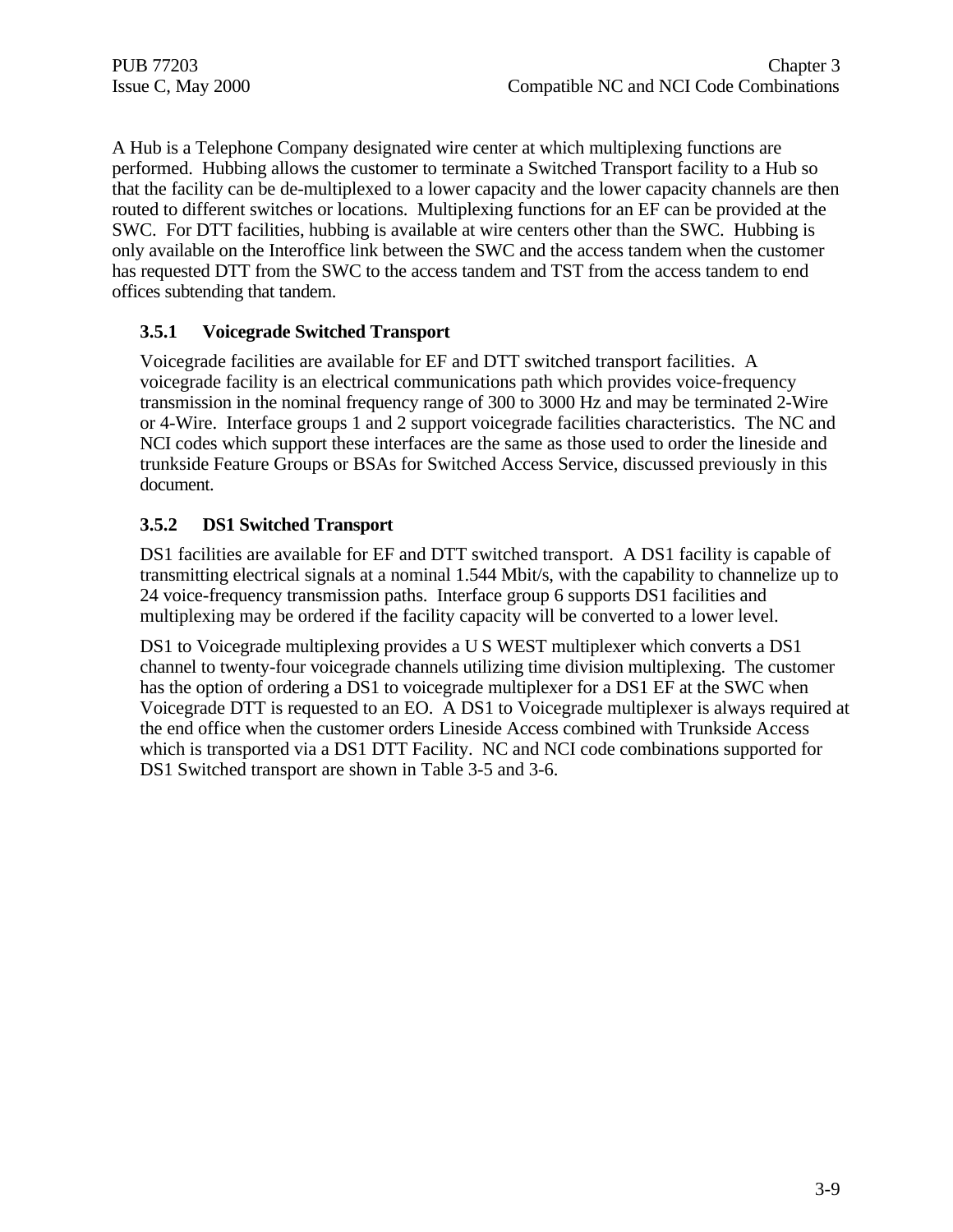| <b>Table 3-5: DS1 Network Channel Codes for Entrance Facilities</b> |
|---------------------------------------------------------------------|
| and Direct-Trunked Transport                                        |

| <b>SERVICE CODE</b><br><b>CHAR 1 &amp; 2</b> | <b>OPTIONS CODE CHAR 3</b>                                      | <b>OPTIONS CODE CHAR4</b>                                |
|----------------------------------------------|-----------------------------------------------------------------|----------------------------------------------------------|
| HC                                           | AMI and SF (Superframe)<br>B8ZS and NON-ANSI ESF<br>B8ZS and SF | CO Multiplexing<br>G<br>DS1 TO Voice and<br>Digital Data |
|                                              |                                                                 | <b>Direct Digital</b><br>Connection<br>to a Switch       |

\* Offered only in suitably equipped end offices or switches.

| <b>NC CODE</b>                                                               | <b>NCI CODES</b> | <b>DESCRIPTION</b>                                                                                                                                            |
|------------------------------------------------------------------------------|------------------|---------------------------------------------------------------------------------------------------------------------------------------------------------------|
| HC-G<br>$HC-D$                                                               | 04DS9.15         | 1.544 Mbit/s (DS1) using AMI line code and SF Format -<br>DSX-1                                                                                               |
| <b>HCGG</b><br><b>HCGD</b>                                                   | 04DS9.15S        | 1.544 Mbit/s (DS1) using B8ZS line code and non-ANSI ESF<br>Format - DSX-1                                                                                    |
| <b>HCZG</b><br><b>HCZD</b>                                                   | 04DS9.15B        | 1.544 Mbit/s (DS1) using B8ZS line code and SF                                                                                                                |
| $HC-G$<br>$HC-D$<br><b>HCGG</b><br><b>HCGD</b><br><b>HCZG</b><br><b>HCZD</b> | 04QB9.11*        | Manual cross-connect termination with no subrating<br>capability. DS1 to DS1. This code may or may not meet<br>DS1 signal levels as specified by GR-342-CORE. |

**Table 3-6:** DS1 NCI Codes and Compatible NC Codes

\* InterConnect Tie Pair (ITP) available only to CLECs who are collocated in U S WEST wire centers – see PUB 77386 Chapter 8 and 16.

#### **3.5.3 DS3 Switched Transport**

DS3 facilities are available for EF and DTT switched transport. A DS3 facility is capable of transmitting electrical signals at a nominal 44.736 Mbit/s, with the capability to channelize up to 672 voice-frequency transmission paths. Interface group 9 supports DS3 facilities and multiplexing may be ordered if the facility capacity will be converted to a lower level.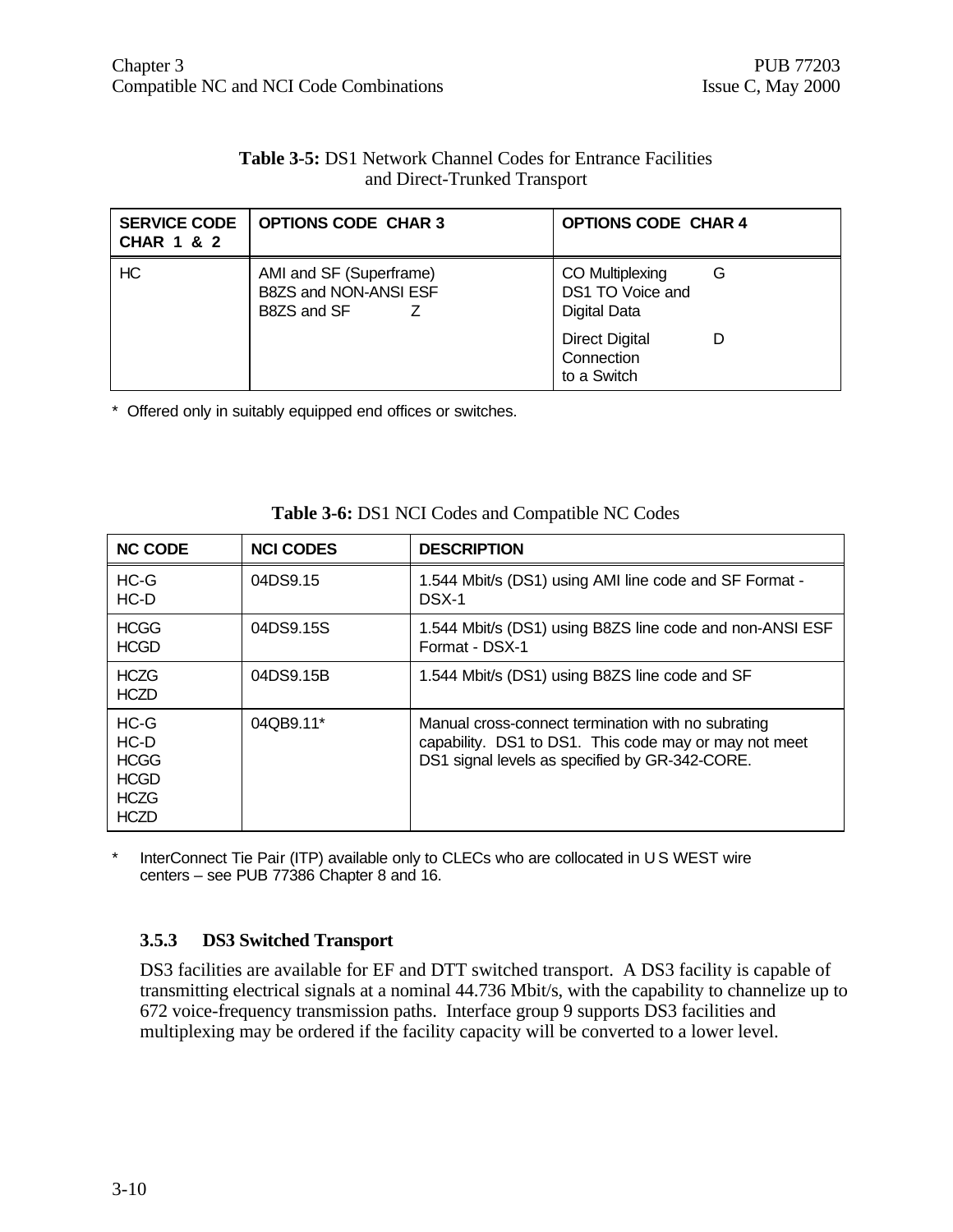DS3 to DS1 multiplexing for EF and DTT provides a U S WEST multiplexer which converts a DS3 channel to twenty-eight DS1 channels utilizing time division multiplexing. The twenty-eight channels may be multiplexed utilizing DS1 to Voicegrade multiplexing equipment. A DS3 to DS1 multiplexer is required at the SWC of the customer's premises when a DS3 EF is to connect to a lower level of capacity. A DS3 EF and DTT ordered directly to an end office will also require a DS3 to DS1 multiplexer at the end office. NC and NCI code combinations supported for DS3 Switched Transport are shown in Table 3-7 and 3-8.

| <b>SERVICE CODE</b><br><b>CHAR 1 &amp; 2</b> | <b>OPTIONS CODE</b><br>CHAR <sub>3</sub>                   | <b>OPTIONS CODE</b><br>CHAR <sub>4</sub>                                                                  |
|----------------------------------------------|------------------------------------------------------------|-----------------------------------------------------------------------------------------------------------|
| ΗF                                           | DSC Channel with M23<br><b>Multiplexing Framing Format</b> | M<br>CO Multiplexing<br><b>DS1 Clear Channel Capability</b><br>not specified                              |
|                                              |                                                            | CO Multiplexing<br>1<br>Can be optioned for one DS1<br>Clear Channels at a time<br>using B8ZS Line Code   |
|                                              |                                                            | CO Multiplexing<br>Can be optioned for four DS1<br>Clear Channels at a time<br>using B8ZS Line Code       |
|                                              |                                                            | CO Multiplexing<br>7<br>Can be optioned for seven DS1<br>Clear Channels at a time<br>using B8ZS Line Code |

#### **Table 3-7:** DS3 Network Channel Codes for Entrance Facilities and Direct-Trunked Transport

#### **Table 3-8:** DS3 NCI Codes and Compatible NC Codes

| <b>NC CODE</b>                     | <b>NCI CODES</b> | <b>DESCRIPTION</b>                                                                                                                                               |
|------------------------------------|------------------|------------------------------------------------------------------------------------------------------------------------------------------------------------------|
| HF-M<br>$HF-1$<br>$HF-4$<br>$HF-7$ | 04DS6.44         | Digital Hierarchy Interface DSX-1 44.736 Mbit/s (DS3)                                                                                                            |
|                                    | 04QB6.33*        | Manual cross-connect termination with no subrating<br>capability. DS3 to DS3. This code may or may not meet<br>DS1 signal levels as specified by<br>GR-342-CORE. |

\* InterConnect Tie Pair (ITP) available only to CLECs who are collocated in U S WEST wire centers – see PUB 77386 Chapter 7 and 16.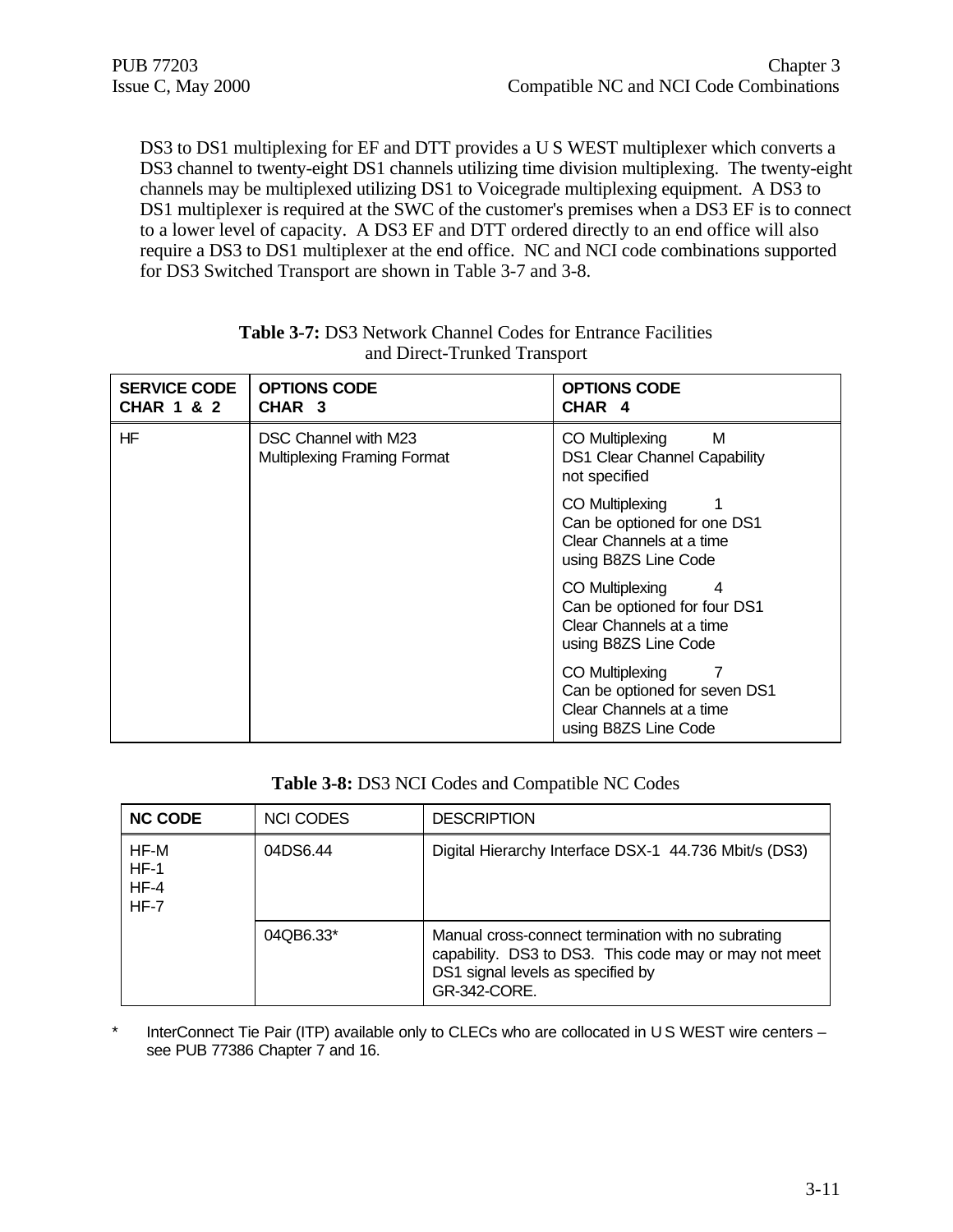#### **CONTENTS**

### **Chapter and Section**

#### Page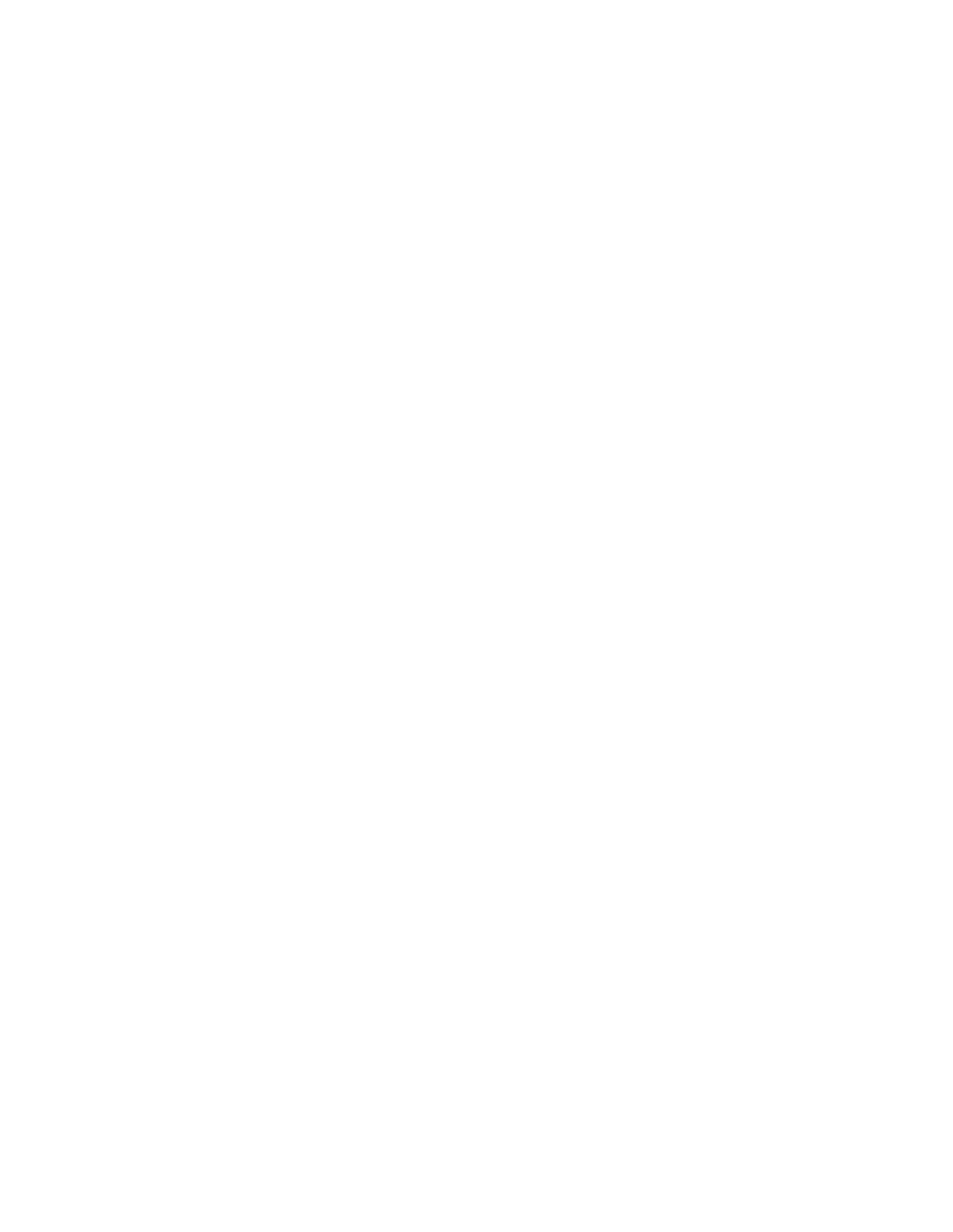PUB 77203 Chapter 4 Issue C, May 2000 Definitions

#### **4. Definitions**

#### **4.1 Acronyms**

| AMI              | <b>Alternate Mark Inversion</b>                 |  |
|------------------|-------------------------------------------------|--|
| <b>ANSI</b>      | <b>American National Standards Institute</b>    |  |
| ASR              | <b>Access Service Request</b>                   |  |
| B8ZS             | Bipolar with 8 Zero Substitution                |  |
| <b>BPRZ</b>      | <b>Bipolar Return to Zero</b>                   |  |
| <b>BSA</b>       | <b>Basic Service Arrangement</b>                |  |
| <b>CCC</b>       | <b>Clear Channel Capability</b>                 |  |
| CCS/SS7          | Common Channel Signaling/Signaling System Seven |  |
| <b>CLEC</b>      | <b>Certified Local Exchange Carrier</b>         |  |
| CO               | <b>Central Office</b>                           |  |
| <b>CRC</b>       | <b>Cyclic Redundancy Check</b>                  |  |
| <b>CSL</b>       | <b>Circuit Switched Line</b>                    |  |
| <b>CST</b>       | <b>Circuit Switched Trunks</b>                  |  |
| CST1             | Circuit Switched Trunkside Option 1             |  |
| CST <sub>2</sub> | Circuit Switched Trunkside Option 2             |  |
| CST <sub>3</sub> | Circuit Switched Trunkside Option 3             |  |
| <b>DCS</b>       | Digital Cross-Connect System                    |  |
| <b>DID</b>       | Direct Inward Dial                              |  |
| D <sub>S0</sub>  | Voicegrade                                      |  |
| <b>DTT</b>       | Direct-Trunked Transport                        |  |
| EF               | <b>Entrance Facilities</b>                      |  |
| EO               | End Office                                      |  |
| <b>ESF</b>       | <b>Extended Superframe</b>                      |  |
| <b>FCC</b>       | <b>Federal Communications Commission</b>        |  |
| FG               | <b>Feature Group</b>                            |  |
| <b>FPOS</b>      | <b>First Point Of Switching</b>                 |  |
| <b>FX</b>        | Foreign Exchange                                |  |
| GO               | Ground                                          |  |
|                  |                                                 |  |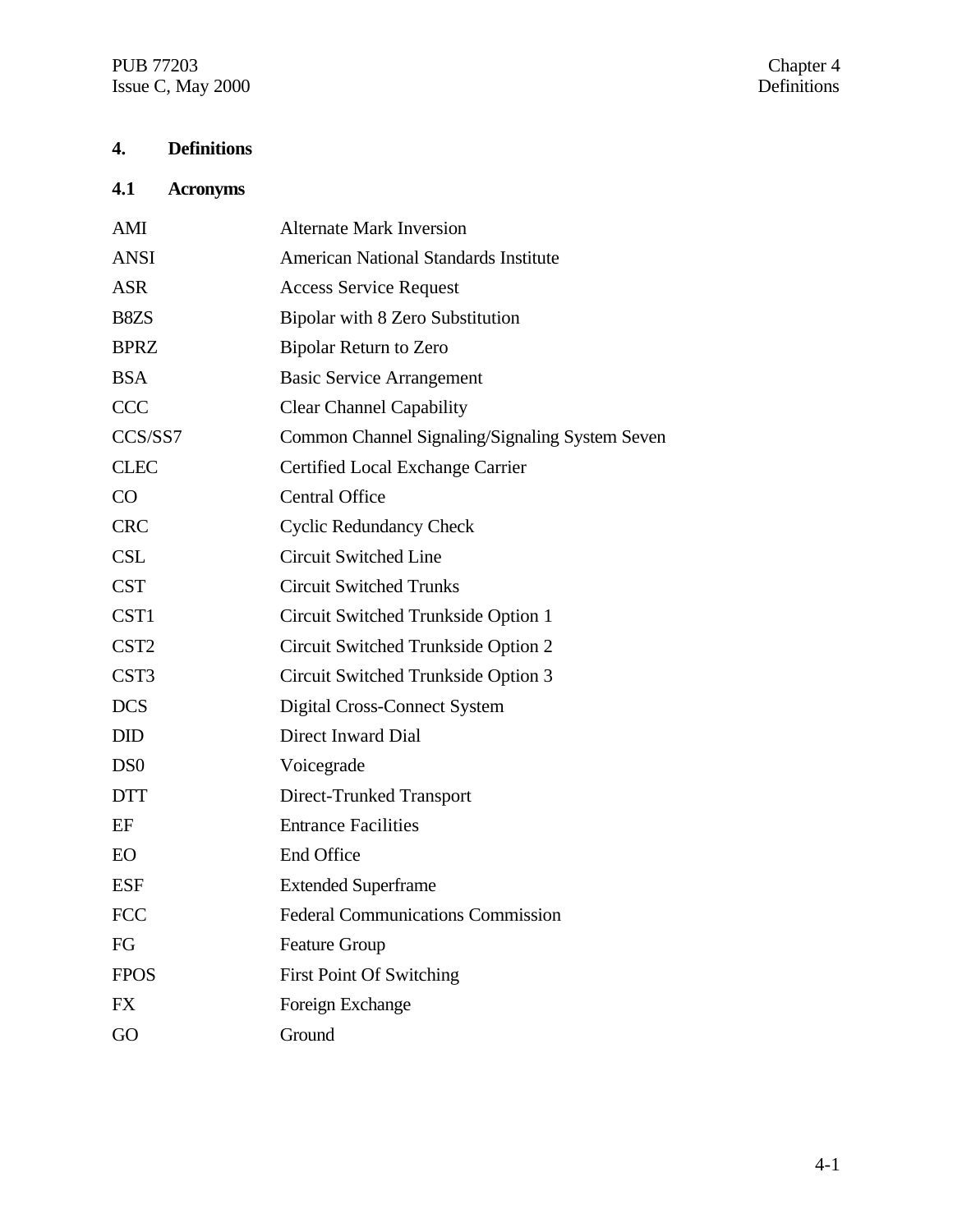| <b>IC POT</b> | Interexchange Carrier Point of Termination  |
|---------------|---------------------------------------------|
| <b>IRM</b>    | <b>Information Resource Management</b>      |
| <b>ISDN</b>   | <b>Integrated Services Digital Network</b>  |
| <b>LATA</b>   | <b>Local Access and Transport Area</b>      |
| LO            | Loop                                        |
| MF            | Multifrequency                              |
| <b>MTS</b>    | Message Telephone Service                   |
| NC            | <b>Network Channel</b>                      |
| <b>NCI</b>    | <b>Network Channel Interface</b>            |
| NI            | <b>Network Interface</b>                    |
| <b>ONA</b>    | Open Network Architecture                   |
| POI           | Point Of Interconnection                    |
| POT           | Point Of Termination                        |
| <b>SF</b>     | Superframe                                  |
| <b>SPCS</b>   | <b>Stored Program Control Switch</b>        |
| <b>SWC</b>    | <b>Serving Wire Center</b>                  |
| <b>TLP</b>    | <b>Transmission Level Point</b>             |
| <b>TST</b>    | <b>Tandem-Switched Transport</b>            |
| <b>WATS</b>   | <b>Wide Area Telecommunications Service</b> |
| 0TLP          | <b>Zero Transmission Level Point</b>        |
|               |                                             |

#### **4.2 Glossary**

#### **Alternate Mark Inversion (AMI)**

A one (mark) pulse which is the opposite polarity as its predecessor.

#### **American National Standards Institute (ANSI)**

An organization supported by the telecommunications industry to establish performance and interface standards.

#### **Bipolar With 8 Zero Substitution (B8ZS)**

Bipolar 8 Zero Substitution is an application of Bipolar Return to Zero (BPRZ) and is an exception to the Alternate Mark Inversion (AMI) line-code rule. It is one method for providing bit independence for digital transmission by providing a minimum 1s density of 1 in 8 bits.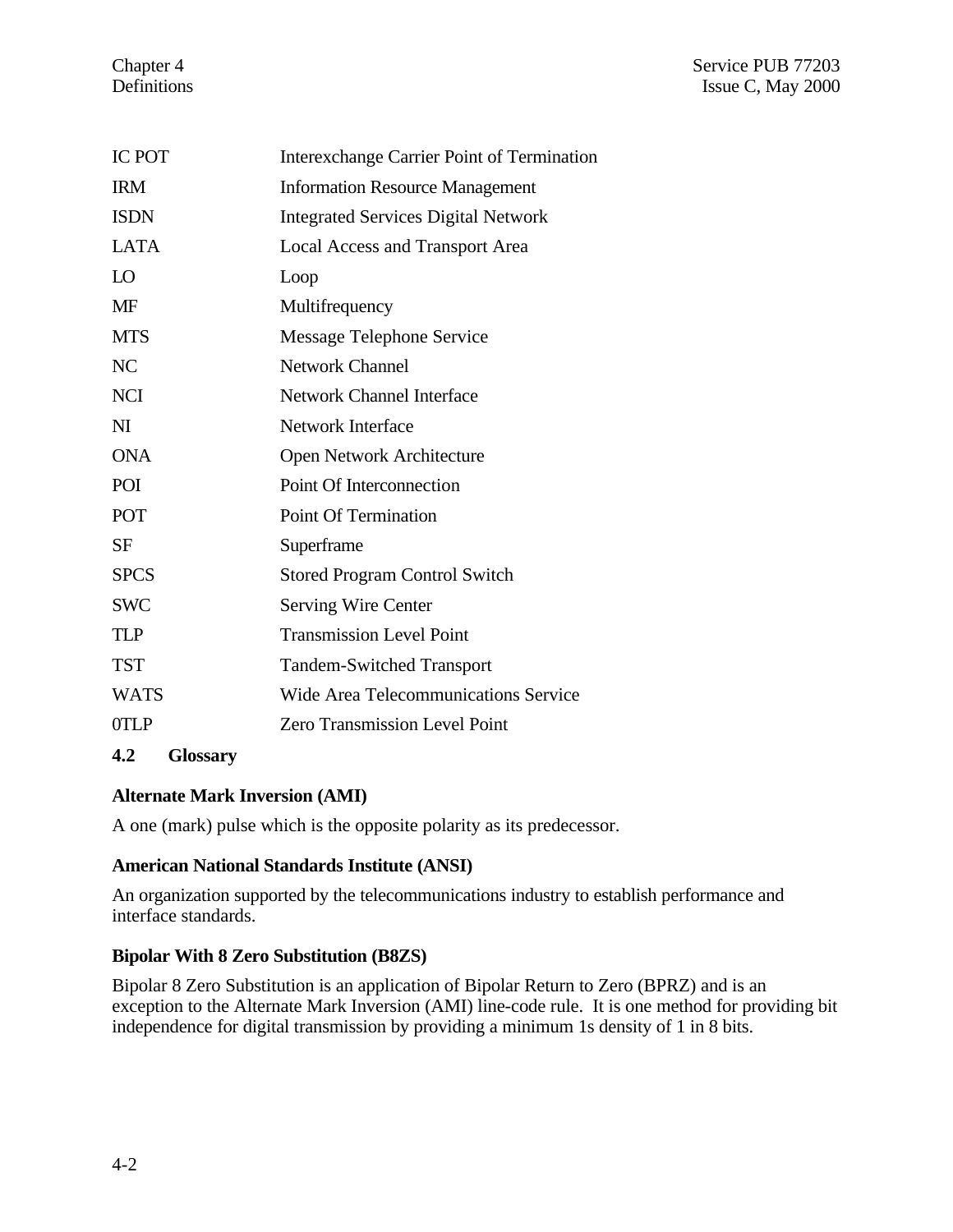#### **Carrier**

An organization whose function is to provide telecommunications services. Examples are: Local Exchange Carriers, Interexchange Carriers, Cellular Carriers, etc.

#### **Central Office (CO)**

A local switching system (or a portion thereof) and it's associated equipment located at a wire center. Sometimes used synonymously as the term Wire Center.

#### **Channel**

An electrical or photonic (in the case of fiber optic based transmission systems) communications path between two or more points of termination.

#### **Clear Channel Capability (CCC)**

A characteristic of a transmission path in which the bit positions allocated for customer data may represent any combination of zeroes and ones.

#### **Digital Cross-Connect System (DCS)**

An intelligent (processor controlled) digital terminal that provides the capability to perform electronic cross-connects on digital channels operating at or below the bit rate of the transport systems terminated on the unit.

#### **Digital Hierarchy Level**

The level in the digital hierarchy. The levels and the respective bit rates are:

| Level           | <b>Bit Rate</b> |        |  |
|-----------------|-----------------|--------|--|
| DS0             | 64.0            | kbit/s |  |
| DS1             | 1.544           | Mbit/s |  |
| DS1C            | 3.152           | Mbit/s |  |
| DS <sub>2</sub> | 6.312           | Mbit/s |  |
| DS3             | 44.736          | Mbit/s |  |
| DS4NA           | 139.264         | Mbit/s |  |

#### **End Office (EO)**

A designation of a U S WEST Communications, Inc. switching system that occupies the lowest level of the public switched network hierarchy. It is the designation of a switching system that connects lines to lines, and lines to trunks (a local switching system).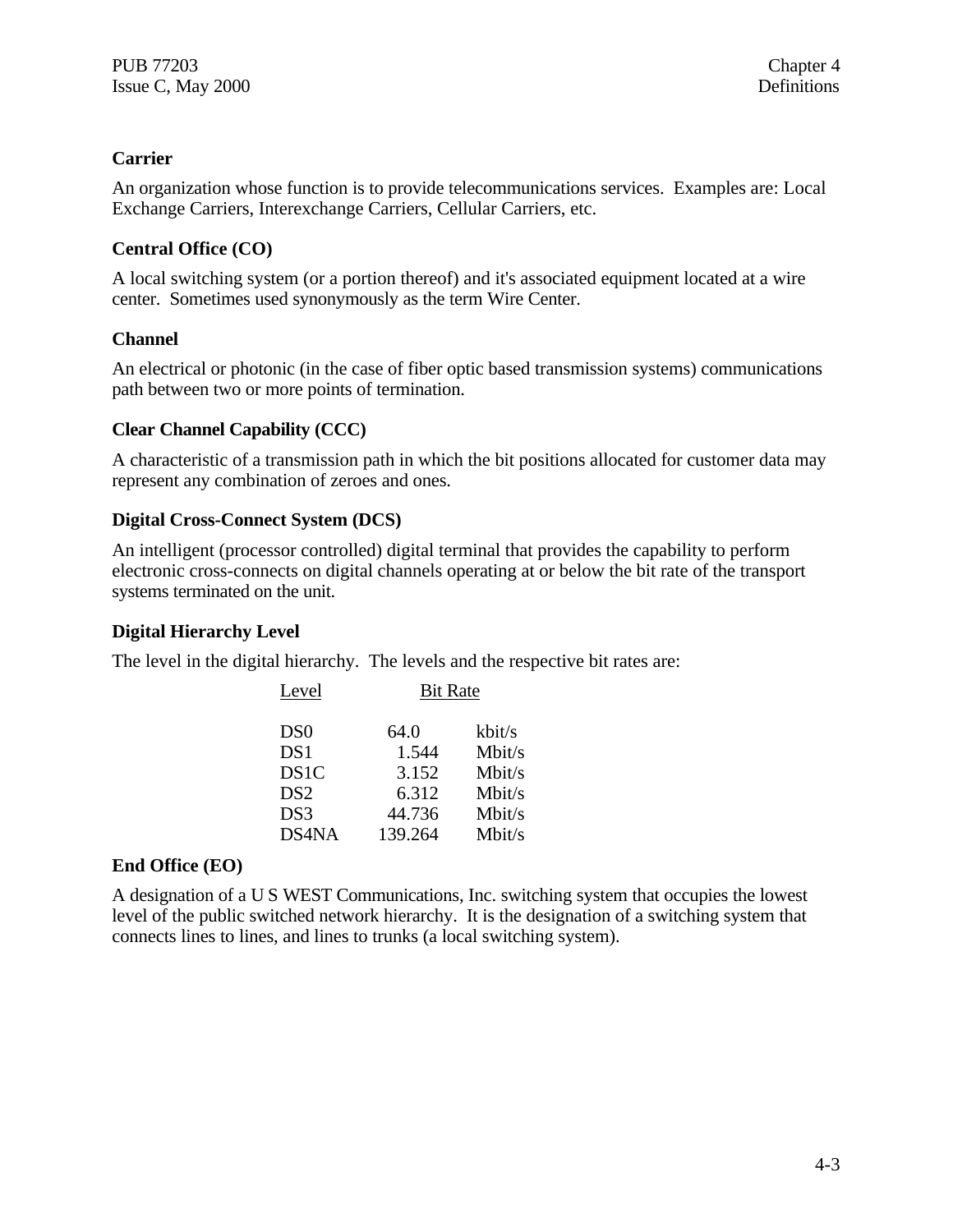#### **Extended Superframe (ESF) Format**

An Extended Superframe consists of twenty-four consecutive DS1 frames. Bit one of each frame (the F-bit) is time shared during the 24 frames to describe a 6 bit frame pattern, a 6 bit Cyclic Redundancy Check (CRC) remainder, and a 12 bit data link. The transfer rate of each is 2 kbit/s, 2 kbit/s, and 4 kbit/s respectively.

#### **Feature Group (FG)**

A Feature Group defines for Switched Access Service the type of connection to a U S WEST Communications, Inc. switching system (i.e., line side or trunk side) and the access calling pattern (e.g., 950-0XXX, 950-1XXX, 10XXX, NXX-XXXX).

#### **First Point Of Switching (FPOS)**

The first U S WEST Communications, Inc. location at which switching occurs on the terminating path of a call proceeding from the Point Of Termination (POT) to the terminating end-user; or the last U S WEST Communications, Inc. location at which switching occurs on the originating path of a call proceeding from the originating end-user to the Interexchange Carrier Point of Termination (IC POT).

#### **Local Access and Transport Area (LATA)**

A geographic area for the provision and administration of communications service. It encompasses designated exchanges that are grouped to serve common social, economic and other purposes.

#### **Multifrequency (MF) Signaling**

An interoffice signaling method in which a combination of two out of six voice band frequencies are used to represent a digit or a control signal.

#### **Network Channel (NC) Code**

The Network Channel (NC) code is an encoded representation used to identify both switched and non-switched channel services. Included in this code set are customer options associated with individual channel services, or feature groups and other switched services.

#### **Network Channel Interface (NCI) Code**

The Network Channel Interface (NCI) code is an encoded representation used to identify five (5) interface elements located at a Point Of Termination (POT) at a central office or at the Network Interface at a customer location. The Interface code elements are: Total Conductors, Protocol, Impedance, Protocol Options, and Transmission Level Points (TLPs). (At a digital interface, the TLP element of the NCI code is not used.)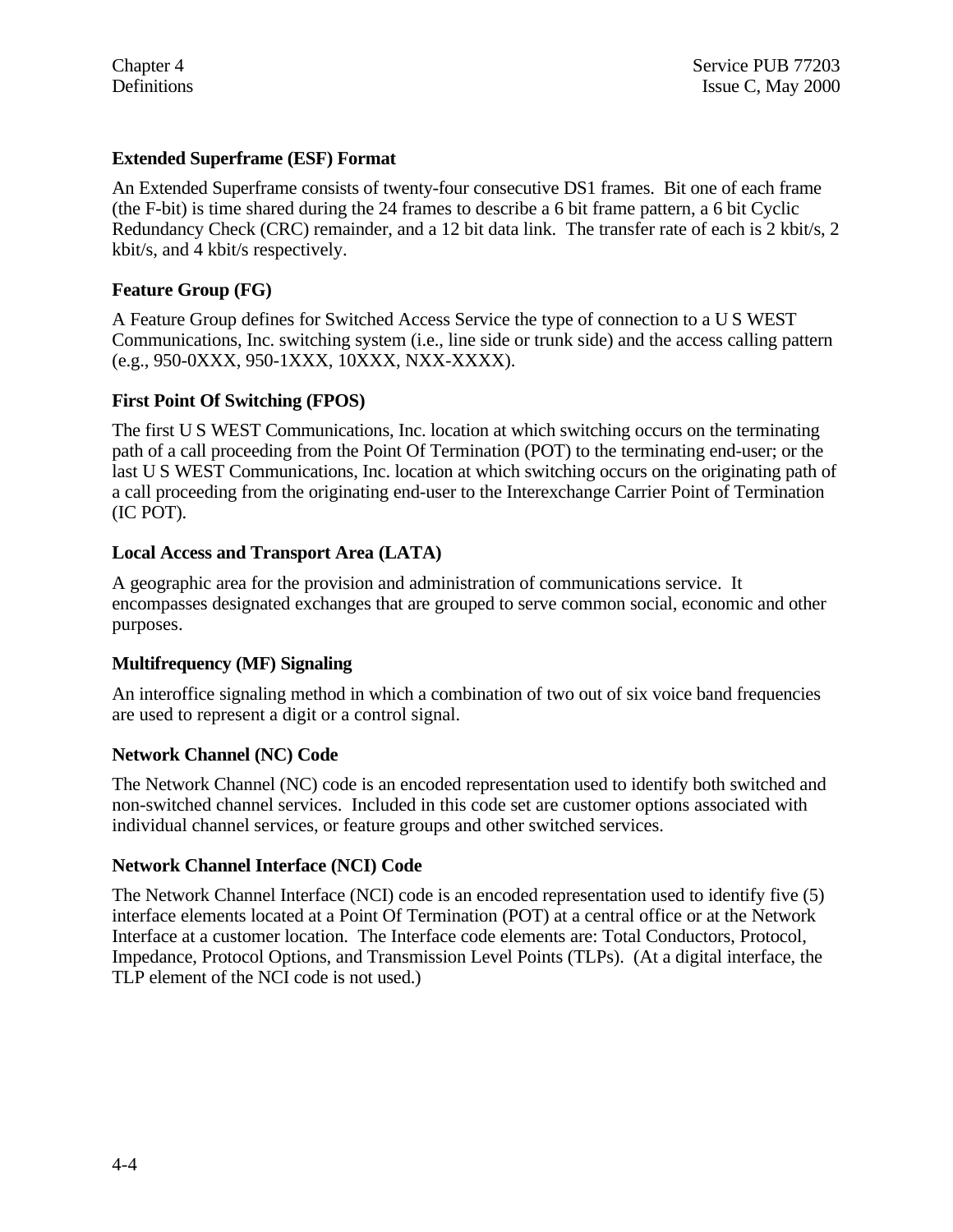#### **Network Interface (NI)**

The point of demarcation on the customer's premises at which U S WEST's responsibility for the provision of service ends.

#### **Serving Wire Center (SWC)**

The term "Serving Wire Center" denotes a U S WEST Communications, Inc. Central Office from which dial tone for the Local Exchange Service would normally be provided to the demarcation point on the property at which the customer is served.

#### **Superframe Format (SF)**

A superframe consists of 12 consecutive DS1 frames. Bit one of each frame (the F-bit) is used to describe a 12-bit framing pattern during the 12 frames.

#### **Transmission Level Point (TLP)**

A point in a transmission system at which the ratio, usually expressed in decibels, of the power of a test signal at that point of the power of the test signal at a reference point, is specified. For example, a Zero Transmission Level Point (0TLP) is an arbitrarily established point in a communication circuit to which al relative levels at other points in the circuit are referred.

#### **Wide Area Telecommunications Service (WATS)**

This type of service permits an end-user to made calls to selected inter-LATA or intra-LATA regions for a fixed monthly charge. A form of WATS called inward WATS permits callers within specified geographic regions to call the inward WATS customer without incurring a charge.

#### **Wire Center**

A building in which one or more central offices, used for the provision of local exchange services, are located.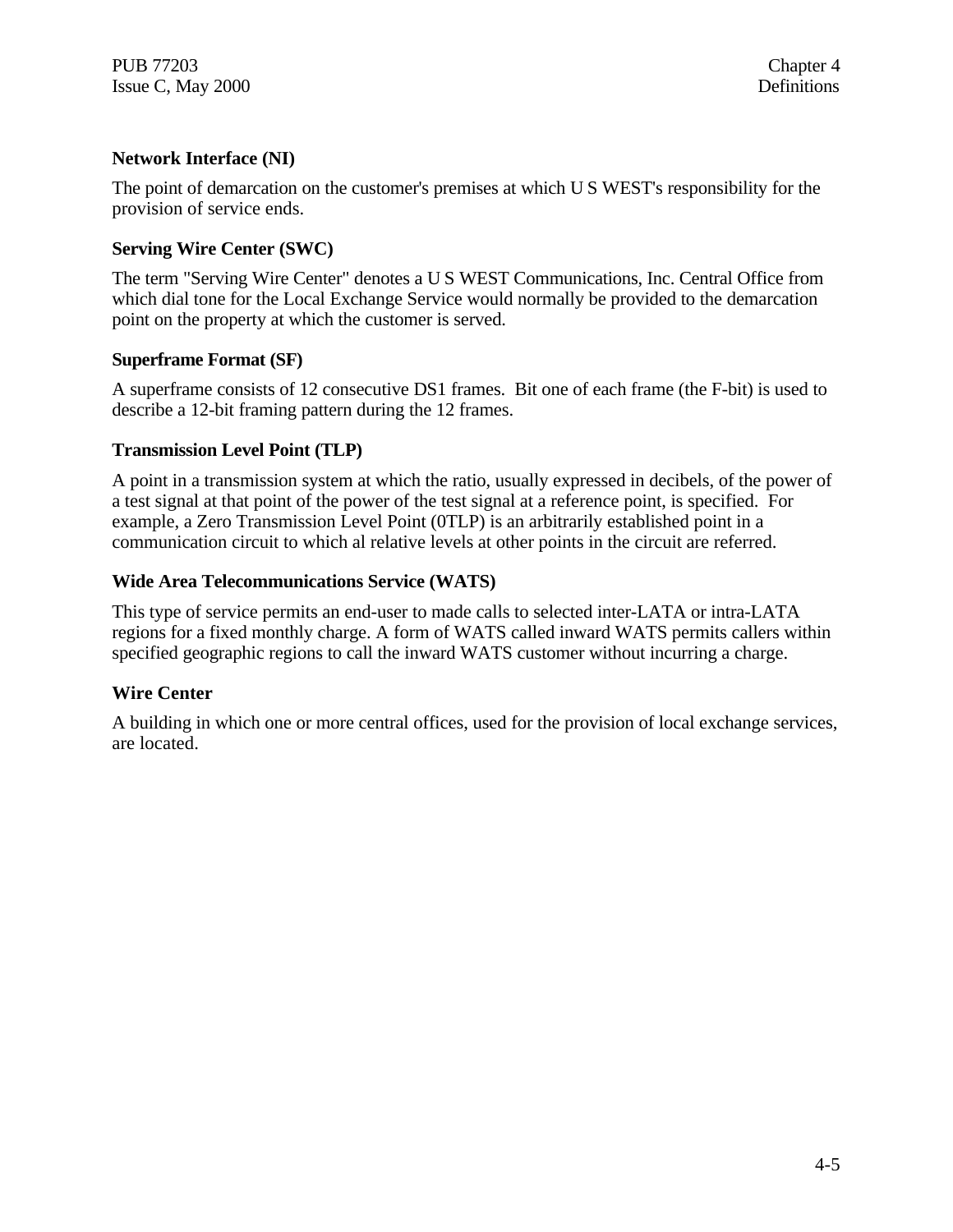#### **CONTENTS**

### **Chapter and Section**

5.

#### Page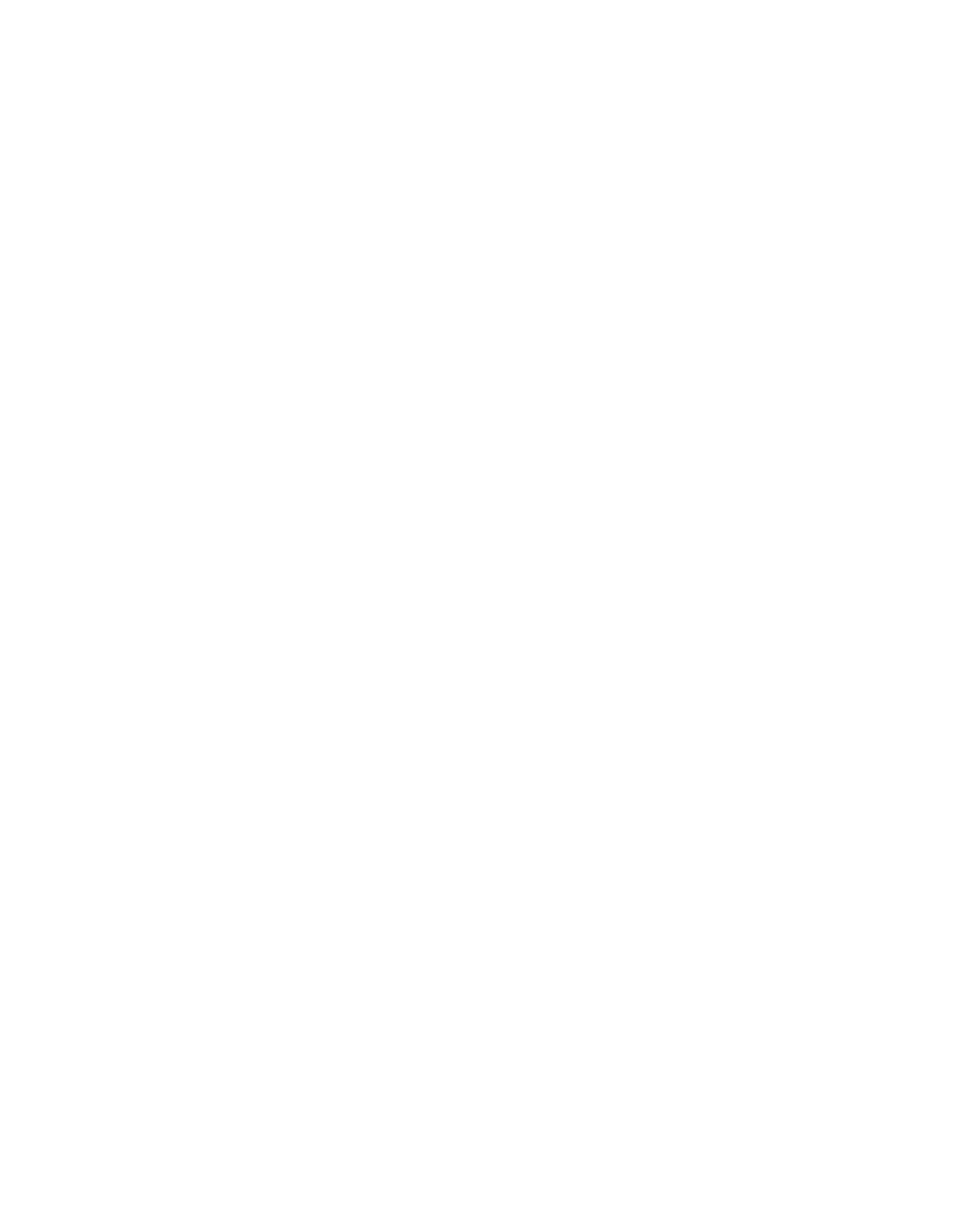#### **5. References**

#### **5.1 Bellcore Documents**

- GR-334-CORE *Switched Access Service: Transmission Parameter Limits and Interface Combinations*, Issue 1, June 1994.
- GR-342-CORE *High-Capacity Digital Special Access Service Transmission Parameter Limits and Interface Combinations*, Issue 1, December 1995.
- TA-NWT-000938 *Integrated Services Digital Network (ISDN): Network Transmission Interface and Performance Specifications*, January 1993

#### **5.2 U S WEST Technical Publications**

PUB 77324 *U S WEST DS3 Service*, Issue C, April 1993.

PUB 77375 *1.544 Mbit/s Channel Interfaces Technical Specifications for Network Channel Interface Codes Describing Electrical Interfaces at Customer Premises and at U S WEST Communications Inc. Central Office,* Issue D, October 1995

PUB 77386 *Interconnection and Collocation for Transport and Switched Unbundled Network Elements and Finished Services*, Issue C, November 1999

#### **5.3 Ordering Information**

All documents are subject to change and their citation in this document reflects the most current information available at the time of printing. Readers are advised to check status and availability of all documents.

Those who are not U S WEST employees may order;

Telcordia documents from:

Telcordia Customer Relations 8 Corporate Place, PYA 3A-184 Piscataway, NJ 08854-4156 Fax: (908) 336-2559 Phone: (800) 521-CORE (2673) (U.S. and Canada) Phone: (908) 699-5800 (Others) Web: www.telcordia.com

U S WEST Technical Publications from:

Faison Office Products Company Suite 200 3251 Revere St. Aurora, CO 80011 Phone: (800) 777-3672 Fax: (303) 340-1905